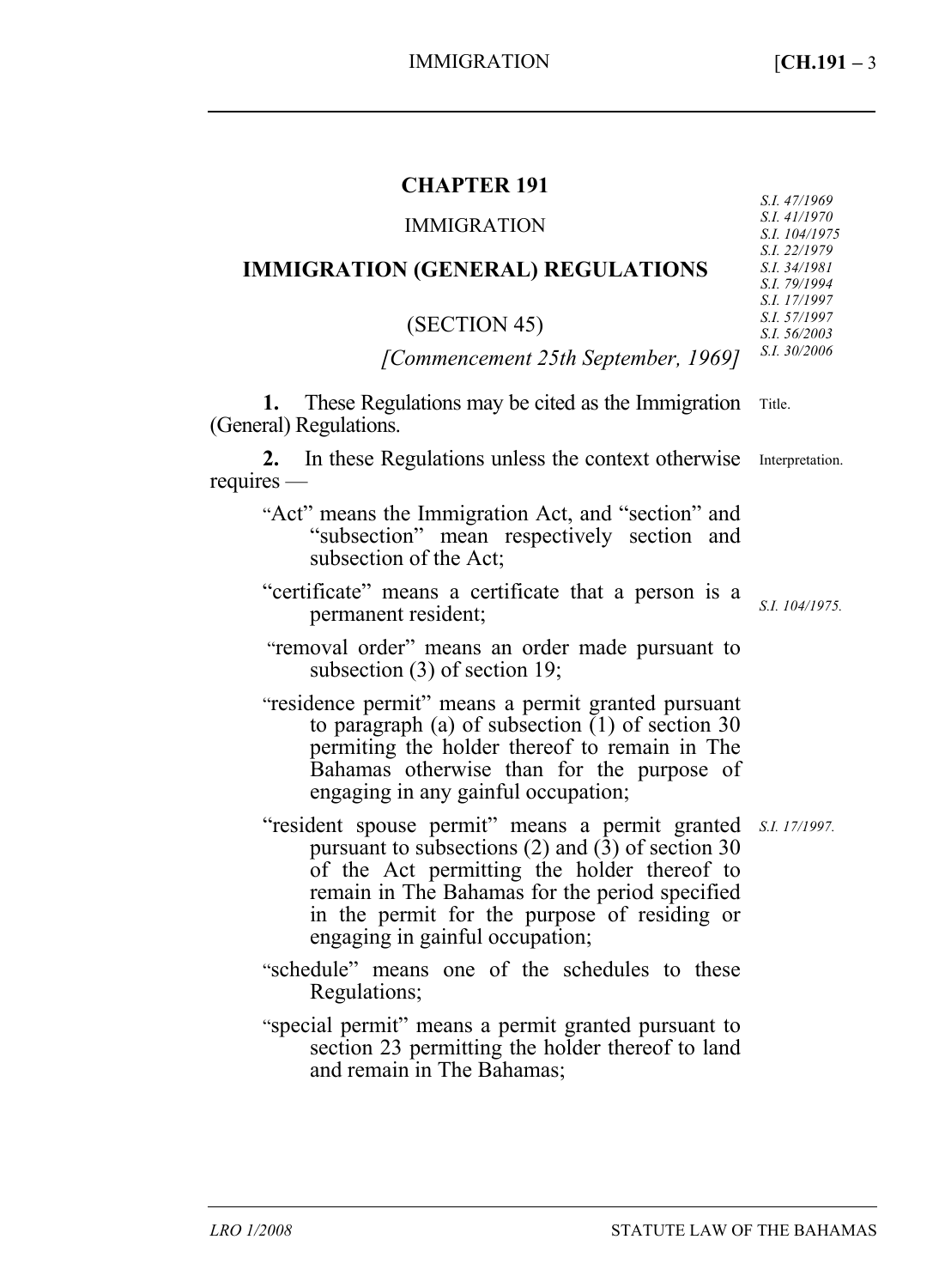## **CH.191 –** 4] IMMIGRATION

"work permit" means a permit granted pursuant to paragraph (b) or (c) of subsection (1) of section 30 permitting the holder thereof to engage in gainful occupation in The Bahamas.

Applications for permits.

Form I. First Schedule.

*S.I. 17/1997.*  Form II.

Form of residence, work permit and resident spouse permit. *S.I. 17/1997.*  Form III. Form IV.

*S.I. 17/1997.* 

Form V.

Employment of holders of residence permits.

**3.** (1) Every application for a residence permit or a work permit shall be made to the Director of Immigration in Form I in the First Schedule.

(2) Every application for a resident spouse permit shall be made to the Director of Immigration in Form II in the First Schedule.

(3) Every applicant for such a permit shall attach to his application two prints of a recent full face photograph of himself not more than three inches long and three inches wide nor less than two inches long and two inches wide, verified by his signature on the reverse thereof.

**4.** (1) Subject to any general or special directions given by the Board, the Director of Immigration may issue a residence permit in Form III in the First Schedule or a work permit in Form IV in the First Schedule, and such permit shall be valid for such period as shall be stated therein:

Provided that the Director of Immigration may, subject to the general or special direction of the Board, at any subsequent time extend the validity of a permit for a further period and in such case shall endorse the permit accordingly specifying the duration of that further period.

(2) Subject to any directions given by the Board, the Director of Immigration may issue a resident spouse permit in Form V in the First Schedule.

(3) Every such permit shall have affixed to the face thereof one copy of the photographic prints submitted with the application.

**5.** (1) It shall be a condition of every residence permit that the holder thereof shall not engage in any form of gainful occupation without first having obtained a work permit to engage in gainful occupation in that particular form.

(2) Any holder of a residence permit who contravenes any of the conditions of that permit shall be guilty of an offence against these Regulations.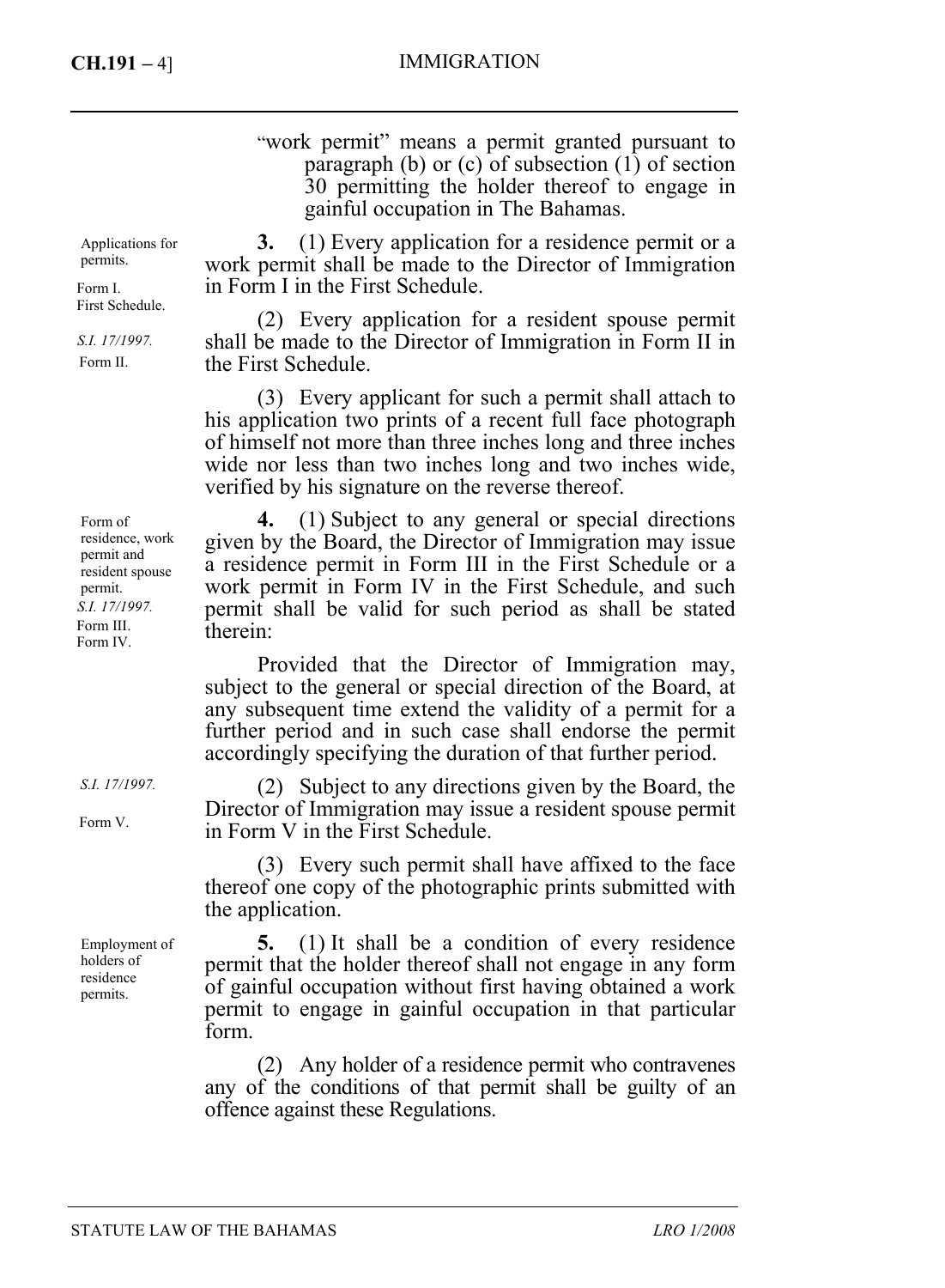**6.** (1) Where a work permit permits the employment of the holder by an employer specified therein and such holder ceases to be employed by that employer, it shall be the duty of —

- (a) the employer, if he is an individual then resident within The Bahamas; or
- (b) the principal officer, manager, or director of the employer resident within The Bahamas if the employer is a company registered in The Bahamas; or
- (c) the principal manager, servant or other representative in The Bahamas of the employer if then resident outside The Bahamas,

to inform the Director of Immigration in writing of the cessation of the employment within thirty days thereof.

(2) Any person who fails to comply with the requirements of this regulation shall be guilty of an offence against these Regulations and shall be liable on summary conviction to a fine not exceeding one hundred and fifty dollars.

**7.** (1) Where a work permit permits the employment of the holder by an employer specified therein and such holder ceases to be employed by that employer, it shall be the duty of such holder, within seven days of his ceasing to be so employed, to present his permit to the Director of Immigration for cancellation and whether or not such permit is so presented it shall be deemed to have been cancelled with effect from the expiration of that period but without prejudice to the power of the Director of Immigration to issue a further permit.

(2) The holder of any permit shall report any change of his address to the Director of Immigration within fourteen days of such change.

(3) The holder of any permit who fails to comply with any of the requirements of this regulation, shall be guilty of an offence against these Regulations and shall be liable on summary conviction to a fine not exceeding one hundred dollars.

**8.** (1) Every application for a permanent residence certificate made under section 13 shall be in Form VI or Form VII, as the case may be, in the First Schedule and shall be made to the Minister.

Duty of employee on cessation of employment and on changing address.

Application for certificate under section 12 of the

Act. Form VI and Form VII. First Schedule.

Duty of employer on cessation of employment.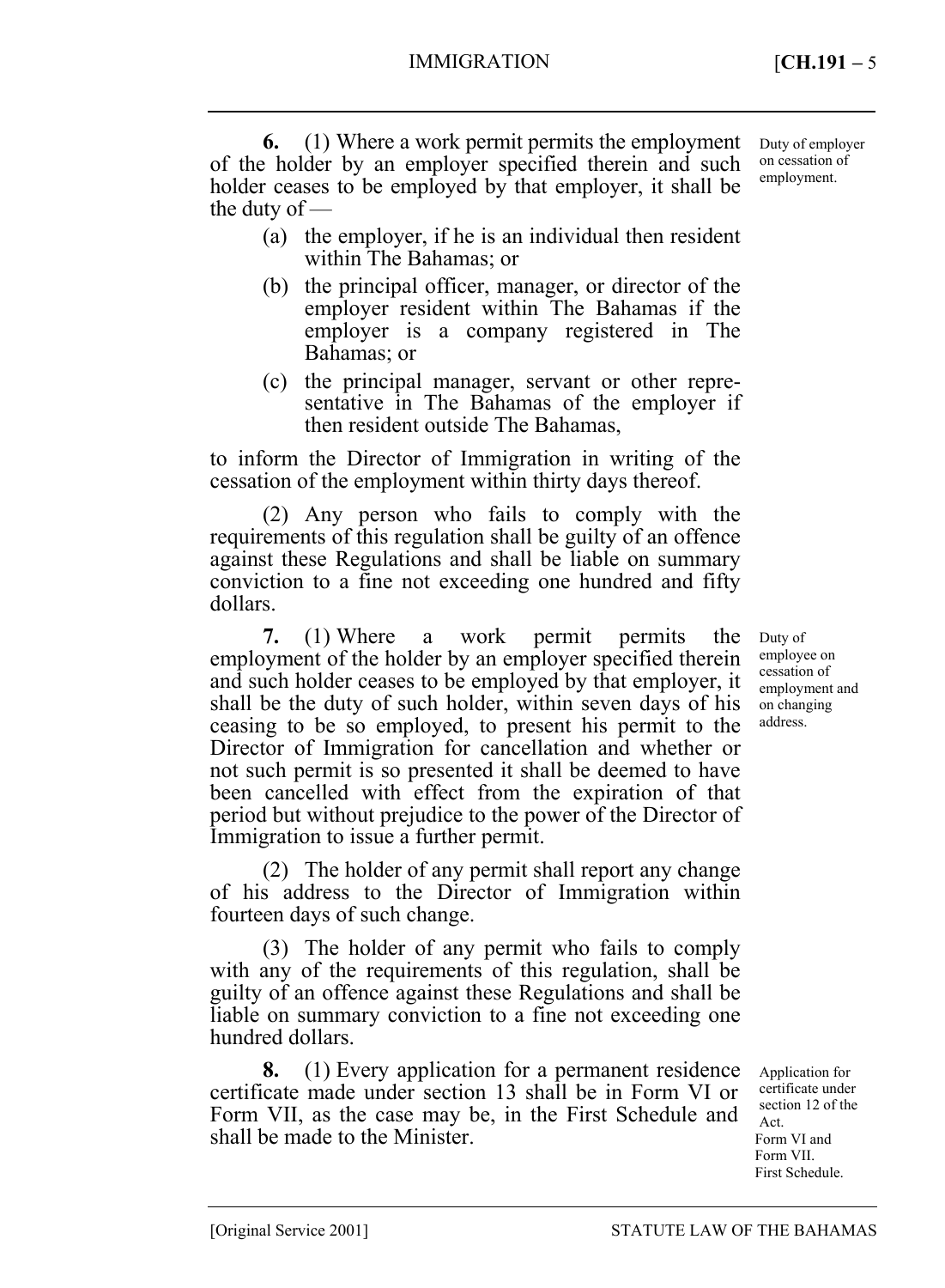## **CH.191 –** 6] IMMIGRATION

*S.I. 34/1981.* 

(2) Every applicant for such a certificate shall attach to his application two prints of a recent photograph of himself, not more than three inches long and three inches wide nor less than two inches long and two inches wide, endorsed on the reverse thereof with his signature.

(3) The Minister shall on receipt of any such application forward the same with his observations thereon for consideration of the Board.

**9.** Every permanent residence certificate granted by the Board under section 13 shall —

- (a) be in Form VIII in the First Schedule;
- (b) have embossed upon it a photograph of the person to whom the certificate of permanent residence is granted; and
- (c) be signed by the Minister on behalf of the Board.

**10.** (1) Any permanent resident who wishes to have endorsed on his certificate the name of his wife or dependent child, may make application in writing to the Minister therefore and the Minister shall forward such application with his observations thereon, for the consideration of the Board.

(2) Where any such application is approved by the Board, the Minister shall endorse the certificate by writing at the front of the same the words: "Extended to include (full name of wife and dependent child/ children".

**11.** (1) Where any permanent residence certificate has ceased to be valid or has been revoked by the Board under section 18(1), the Minister shall require the holder thereof to deliver up the certificate for revocation within fourteen days of the requisition and shall upon receipt of the certificate revoke the same by writing across the face thereof the word "Revoked".

(2) Where an endorsement of any permanent residence certificate has been revoked by the Board under section 18(2), the Minister shall require the holder of the certificate to forward the certificate to him and the Minister shall strike out the endorsement by writing across the same the words "Endorsement Revoked" and shall thereupon return the certificate to the holder.

Form of permanent residence certificate. *S.I. 34/1981.*  Form VIII.

Inclusion of family on certificate. *S.I. 104/1975. S.I. 22/1979.* 

Revocation of certificate or endorsement. *S.I. 104/1975. ; S.I. 22/1979.* 

*S.I. 22/1979.*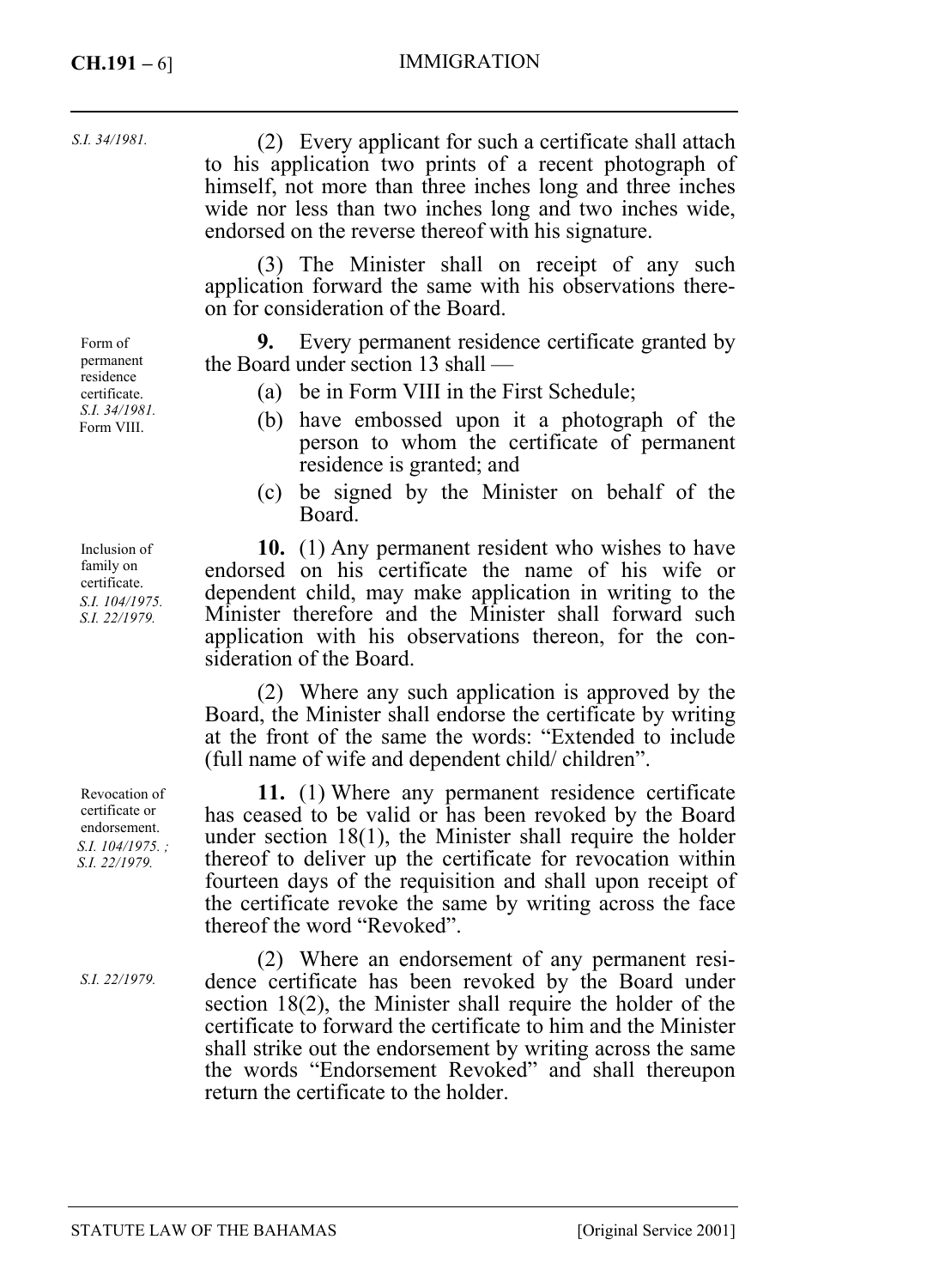(3) Any person who fails to comply with a requisition *S.I. 22/1979.*  of the Minister made under paragraph (1) or (2) of this regulation shall be guilty of an offence against these Regulations.

**12.** (1) A special permit shall be in Form IX in the First Schedule and shall be valid for such period expressed in the permit not exceeding twenty-eight days as the Director of Immigration may decide.

**13.** Every removal order shall be in Form X in the First Schedule.

**14.** (1) Every cruise ship passenger shall on arrival in The Bahamas complete an arrival/departure card in the form prescribed as Form XI in the First Schedule.<sup>1</sup>

(2) Every person other than a cruise ship passenger, shall on arrival in The Bahamas complete an arrival/departure card in the form prescribed as Form XII in the First Schedule and deliver a portion at that time to an immigration officer and retain the other portion until immediately before his departure from The Bahamas, when he shall deliver it to a person authorised by the Director of Immigration to accept the same.<sup>2</sup>

(3) In this regulation, "cruise ship passenger" means a passenger arriving in The Bahamas from a foreign port on board a cruise ship and leaving The Bahamas within seventy-two hours after arrival on the same vessel by which he arrived.

**15.** (1) Where any ship or aircraft arrives or lands in The Bahamas from a place outside The Bahamas carrying any person whose destination is outside The Bahamas but who fails to continue his journey in such ship or aircraft in circumstances which raise a reasonable presumption that the person has remained in The Bahamas, the person in charge or agent of such ship or aircraft shall as soon as practicable notify the nearest immigration officer of the failure of such person to continue his journey.

Special permits. Form IX.

Removal Order. Form X.

Disembarkation cards. *S.I. 57/1997.*  Form XI.

Form XII.

Notification of failure to continue journey.

 $\overline{\phantom{0}}$ <sub>1</sub> <sup>1</sup> Paragraph 4 of S.I. 57 of 1997 provides as follows:

<sup>&</sup>quot;Any arrival/departure card used for the purposes of regulation 14 shall continue in force up to and including the 31st day of December, 1997."

 $2$  Paragraph 4 of S.I. 57 of 1997 provides as follows:

<sup>&</sup>quot;Any arrival/departure card used for the purposes of regulation 14 shall continue in force up to and including the 31st day of December, 1997."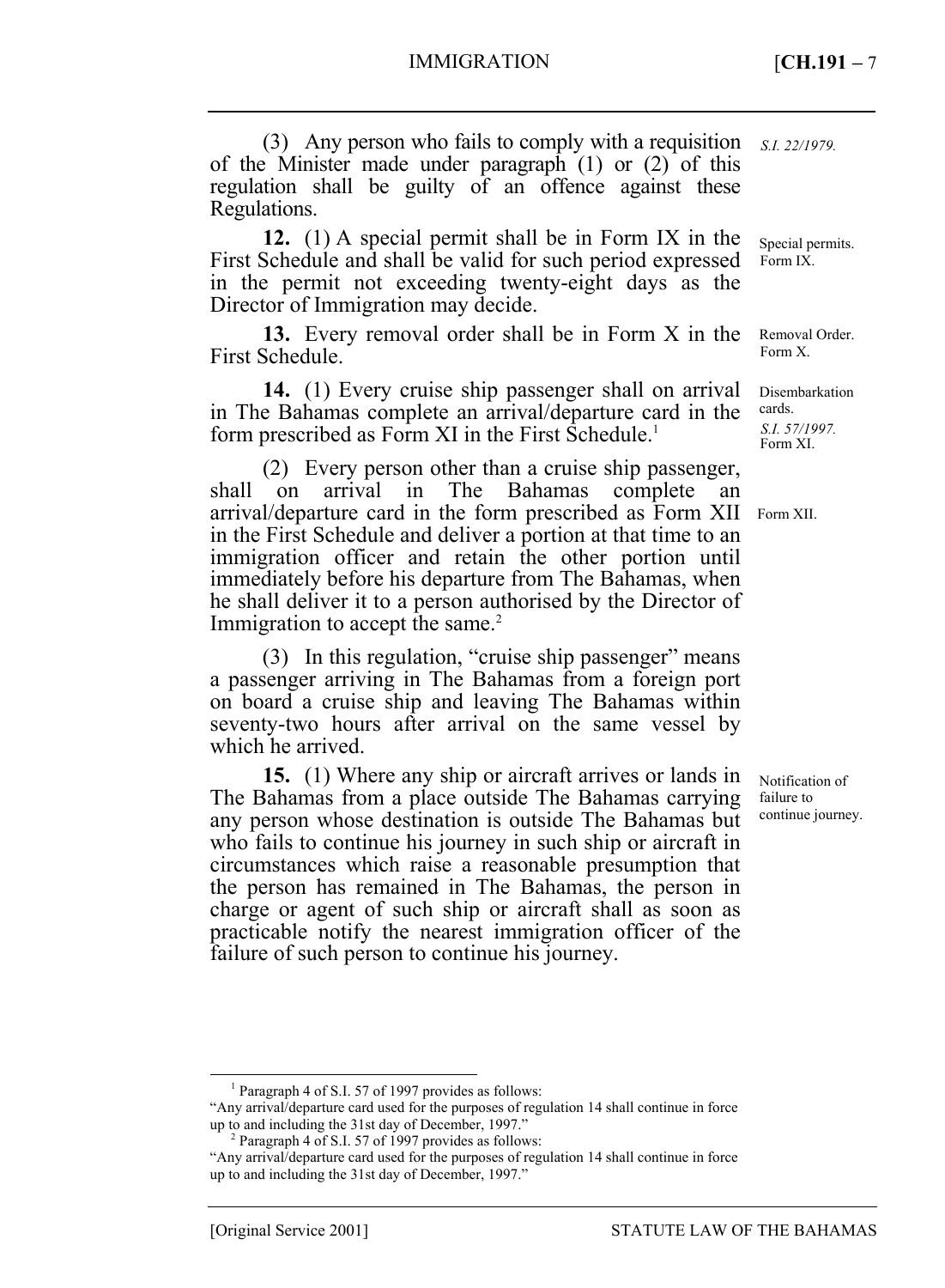### **CH.191 –** 8] IMMIGRATION

(2) Any person in charge of any ship or aircraft or any agent who wilfully fails or without reasonable excuse neglects to notify an immigration officer as required by paragraph (1) of this regulation shall be guilty of an offence against these Regulations.

Entry into bond.

Form XIII.

**16.** (1) The Director of Immigration may on the issue of any residence permit or work permit require the applicant or in the case of an employee, the employer, to enter into a bond with or without sureties in Form XIII in the First Schedule, in an amount not exceeding one thousand dollars conditioned to secure payment of any public charges including medical expenses and transport of the applicant and his dependants to a country outside The Bahamas.

(2) Every such bond shall be and remain enforceable until such time as the Director of Immigration is satisfied that either —

- (a) the holder of the permit, his wife and any dependants have left The Bahamas permanently, or he has been granted a certificate of permanent residence or a certificate that he possesses Bahamian status or the holder of the permit and his wife and other dependants are all dead or the security is for any other reason no longer required; or
- (b) the holder of the permit has obtained a work permit or another work permit authorizing his employment by another person and such other person has entered into a fresh bond in the prescribed form in relation thereto.

**17.** (1) The Director of Immigration may accept, in lieu of the bond specified in regulation 16, a composite bond executed by any employer in respect of any number of persons to whom work permits may be issued in an amount deemed sufficient by the Director of Immigration and conditioned to secure payment of any public charges including medical expenses and transport of any such persons and their dependants to a country outside The Bahamas.

(2) Every such bond shall be in Form XIV in the First Schedule and shall remain enforceable for a period not exceeding one year from the date on which the last such work permit in respect thereof ceases to be valid.

Composite bond.

Form XIV. *S.I. 104/1975.*  First Schedule.

STATUTE LAW OF THE BAHAMAS [Original Service 2001]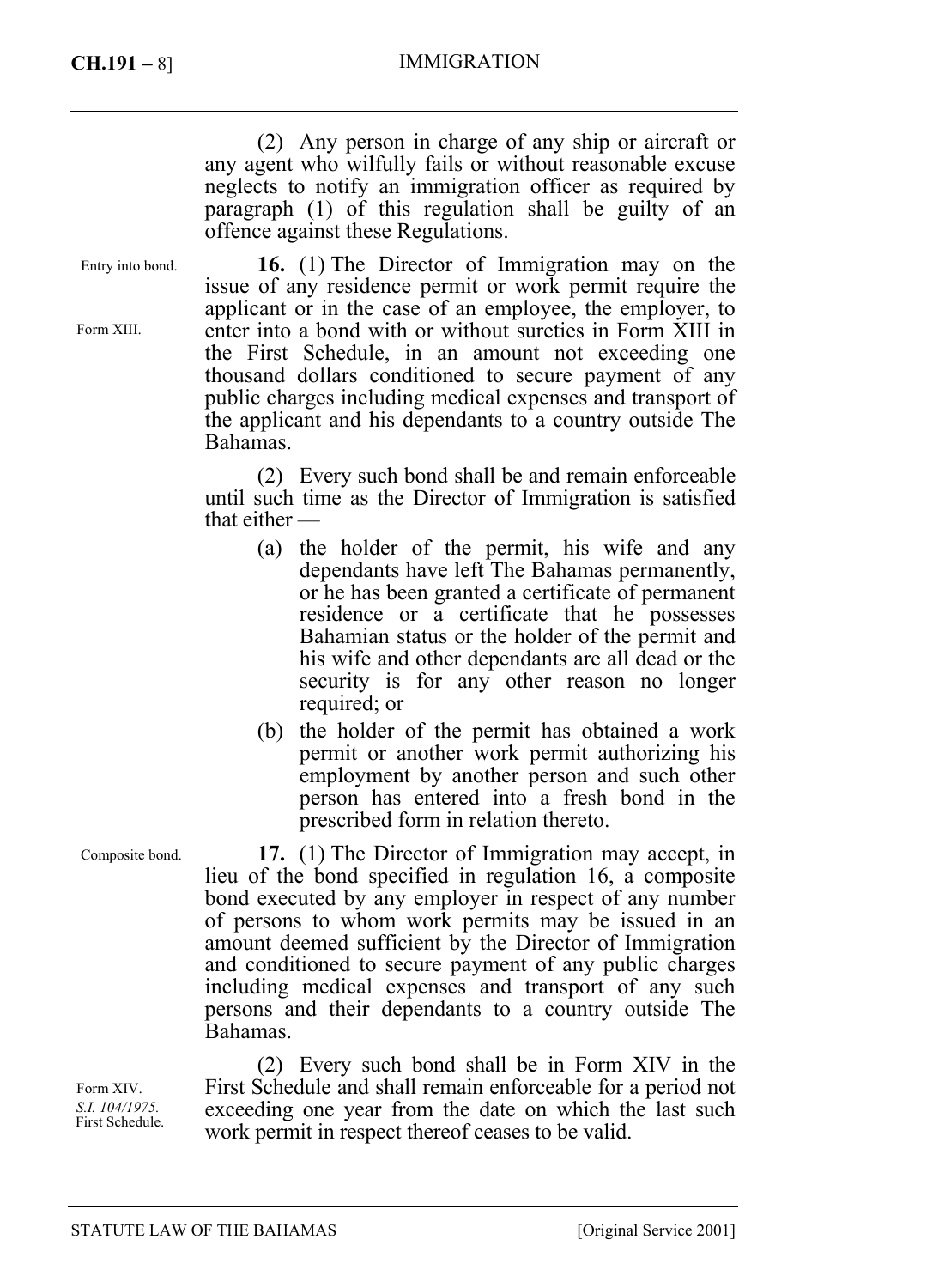(3) It shall be the duty of the employer furnishing any such composite bond to inform the Director of Immigration promptly in writing throughout the period of the bond of the names of all persons employed by him to whom work permits may be issued from time to time.

**18.** The following places are designated as places of detention for the purposes of section 25(4) and section  $41 -$ 

- (a) any place used by an immigration officer for the purpose of his functions at the port at which a person has been refused leave to land;
- (b) any place specially provided for the purpose of detention;
- (c) any police station; and
- (d) any prison.

**19.** (1) Whenever any person is lawfully detained in custody under the provisions of section 41(4) of the Act in consequence of a deportation order having been made against him by the Minister, the keeper of the prison or other place where he is for the time being detained may deliver him into the custody of any person authorised by the Governor-General to place him on board any ship or aircraft about to leave The Bahamas upon production to him of an order made in Form XV in the First Schedule.

(2) The release from custody within The Bahamas of any person detained as aforesaid shall only be effected upon the authority of the Governor-General to be evidenced by an order made in Form XVI in the First Schedule.

**20.** The ports and airports listed in the Second Schedule shall be the authorised ports and airports at which persons travelling from outside The Bahamas may enter The Bahamas.

Places of detention.

*S.I. 79/1994.* 

Authority to deliver or release deportee in custody.

Form XV.

Form XVI.

Authorised port of entry.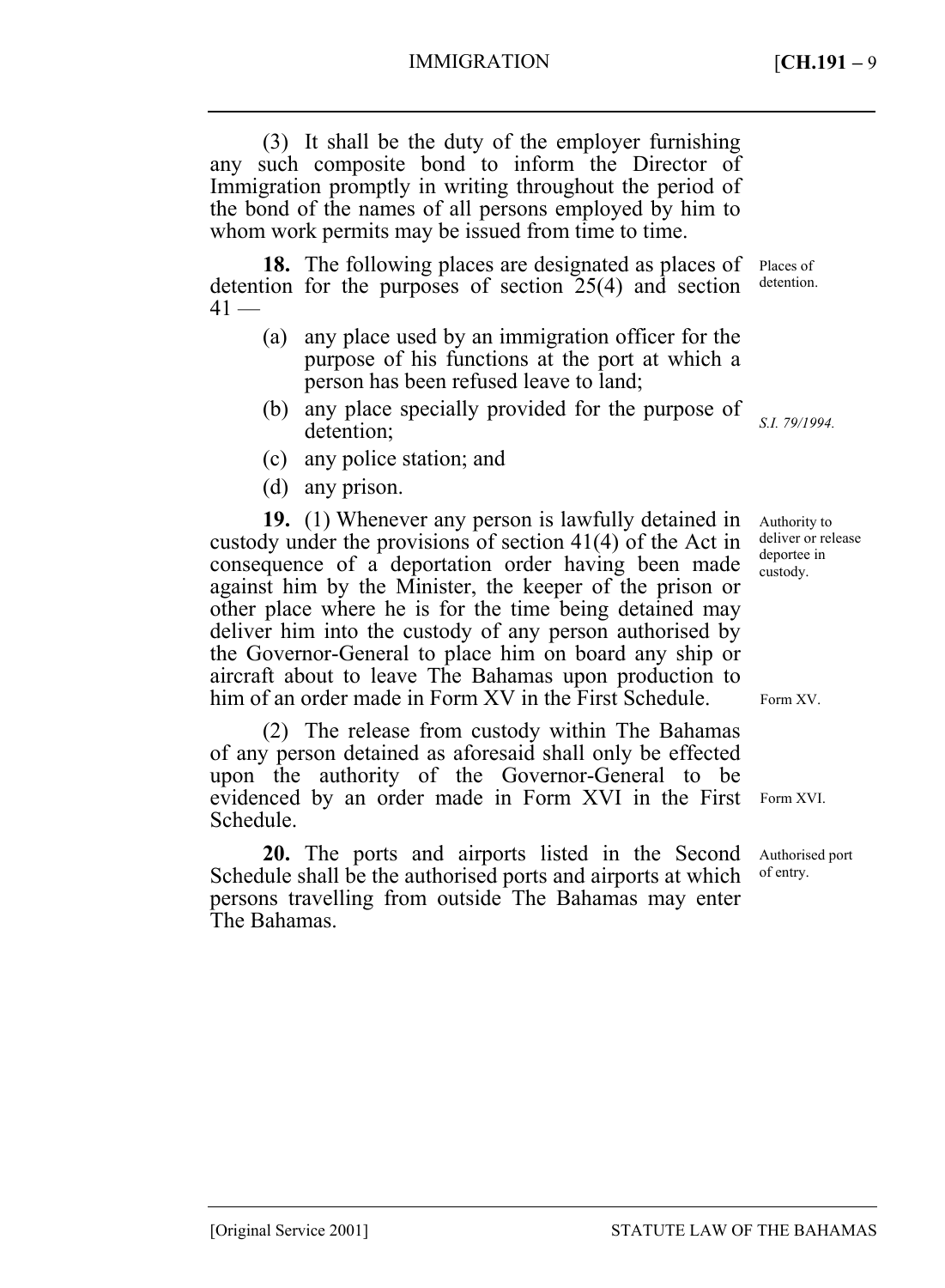### **CH.191 –** 10] IMMIGRATION

### **FIRST SCHEDULE (Regulation 3)**

#### **FORM I**

### APPLICATION TO RESIDE OR TO ENGAGE IN GAINFUL OCCUPATION.

Note:

- A. Applicant wishing to engage in gainful occupation is requested to complete the whole form and to submit with this application the following —
	- (a) two (2) passport size photographs with signature on reverse of prints
	- (b) police certificates covering five years residence
	- (c) medical certificate dated not earlier than 30 days before this application
	- (d) written references from previous employers
	- (e) copies of any certificate of examinations referred to in this application
	- (f) letter from prospective employer with
		- (i) certificate from Ministry of Labour with Notification of Vacancy
		- (ii) copies of newspaper advertisement with replies thereto and results of interviews, if any.
- B. Applicant not wishing to engage in gainful occupation is requested to complete question 1 to 20 and 30 to 35 of this form and to submit with this application the following —
	- (a) two (2) passport size photographs with signature on reverse of prints
	- (b) police certificates covering five years residence
	- (c) medical certificate dated not earlier than 30 days before this application
	- (d) two (2) testimonials of good character.

### PERSONS INTENDING TO RESIDE OR TO ENGAGE IN GAINFUL OCCUPATION MUST BE IN POSSESSION OF A VALID PASSPORT.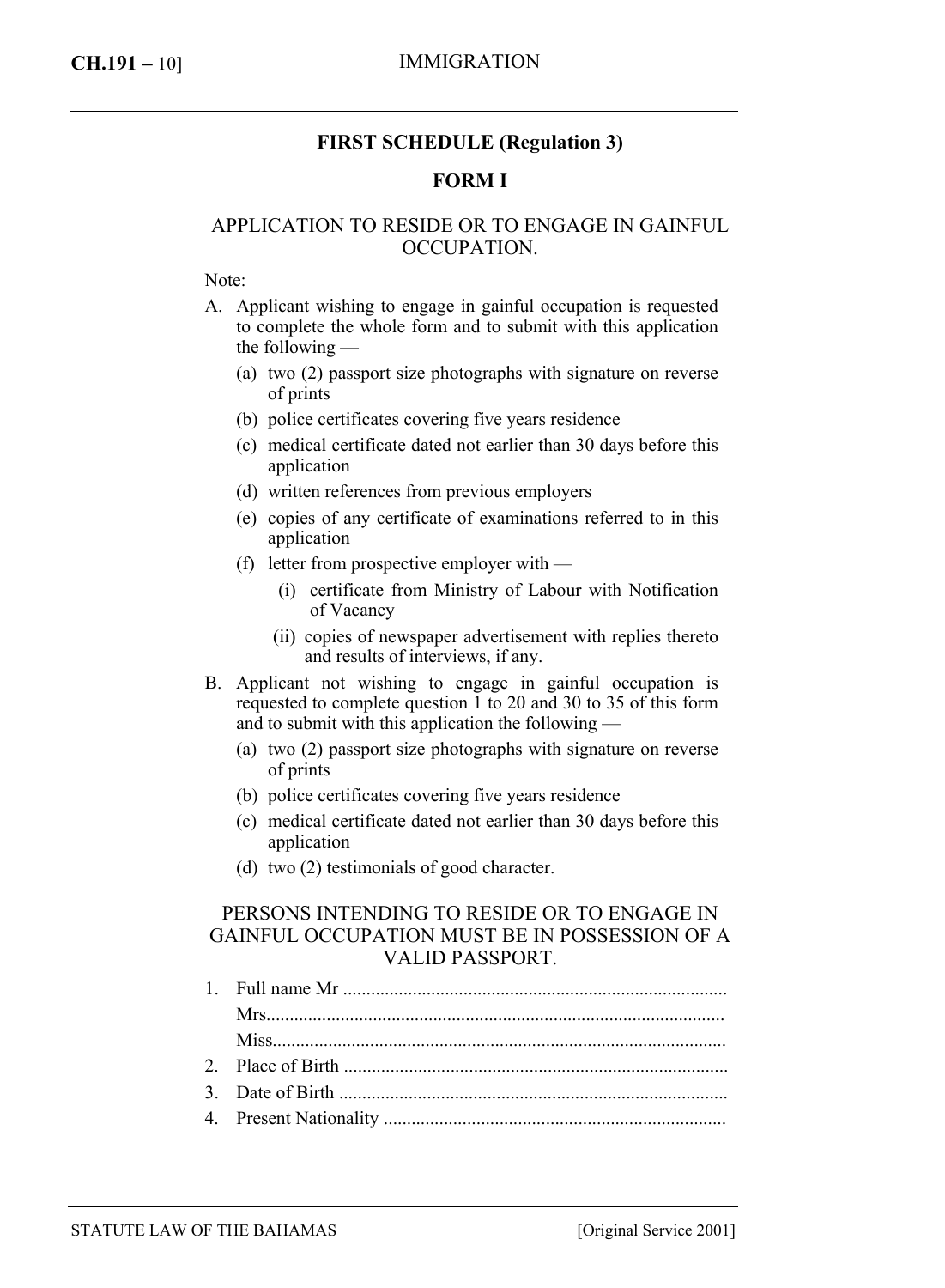- 5. Previous Nationality ...................................................................... 6. Particulars of any change of name ................................................
- 7. Home address ................................................................................
- 8. Single, Married, Divorced .............................................................
- 9. Full name of wife/husband ............................................................
- 10. Nationality of wife/husband ..........................................................
- 11. Particulars of children under 18 years of age as follows —

| Name | Date of Birth | Place of Birth |
|------|---------------|----------------|
|      |               |                |
|      |               |                |
|      |               |                |
|      |               |                |

- 12. Profession or occupation .....................................................
- 13. Particulars of income while in The Bahamas ......................
- 14. Financial reference ..............................................................
- 15. Whether accompanied by wife/husband .............................
- 16. Whether accompanied by children ......................................
- 17. Particulars of Passport (number, place and date of issue) ...
- 18. Date of first arrival in The Bahamas ...................................
- 19. Date of arrival in The Bahamas in relation to the present application ...........................................................................
- 20. Local address .......................................................................
- 21. Particulars of previous employment in The Bahamas:

| Employer | Employer's<br>Address | Position<br>Held | Duration of<br>Employment |
|----------|-----------------------|------------------|---------------------------|
|          |                       |                  |                           |
|          |                       |                  |                           |
|          |                       |                  |                           |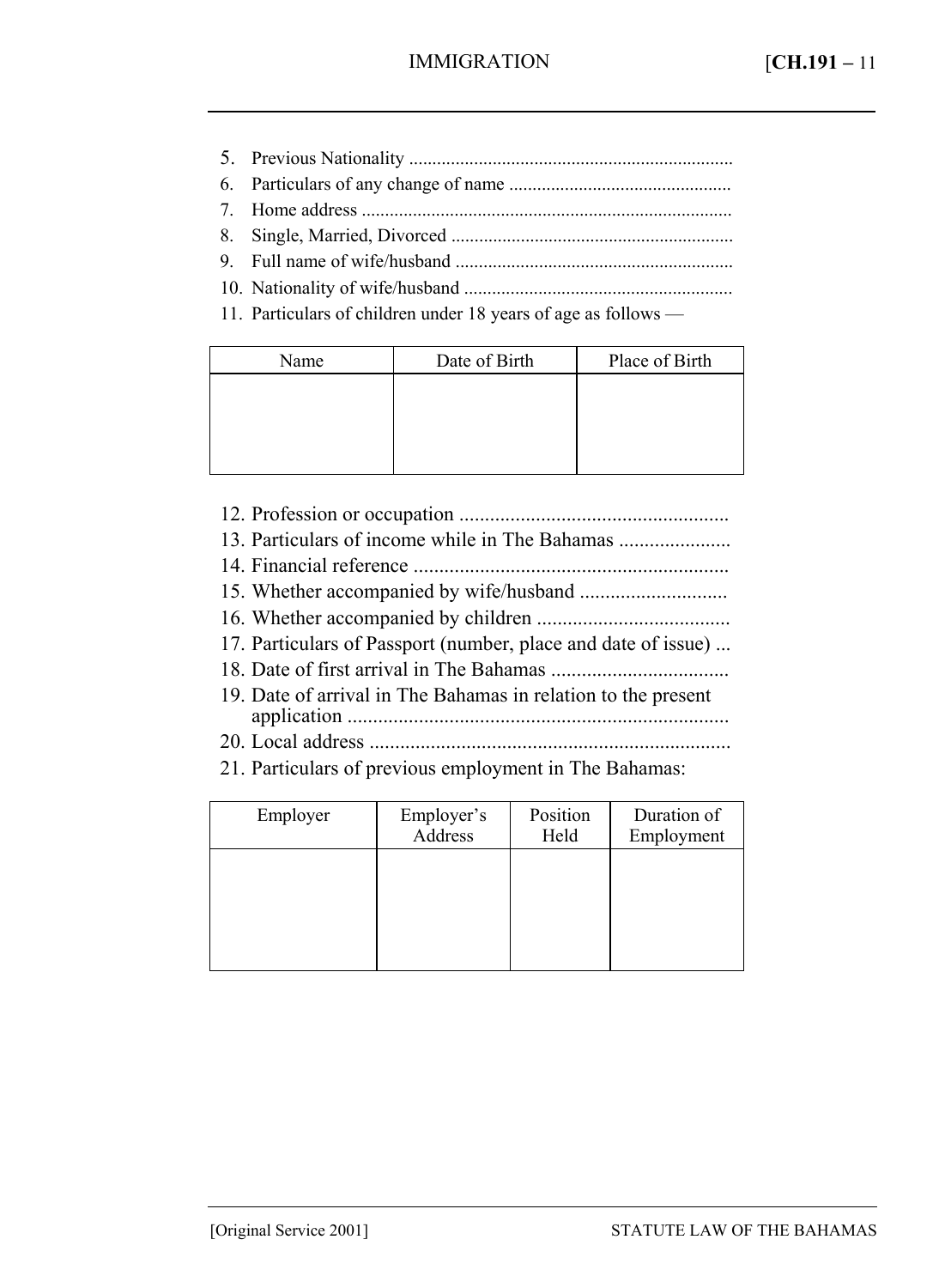22. Particulars of employment elsewhere:

| Employer | Employer's<br>Address | Position<br>Held | Duration of<br>Employment |
|----------|-----------------------|------------------|---------------------------|
|          |                       |                  |                           |
|          |                       |                  |                           |

- 23. Purpose for entering The Bahamas ...............................................
- 24. Particulars of salary, commissions, etc. or other benefits to be received in relation to this application, (state amounts) ...............
	- ........................................................................................................
- 25. Schools attended:

| Name of School | Address of School |       | Dates |
|----------------|-------------------|-------|-------|
|                |                   | From: | To:   |
|                |                   | From: | To:   |
|                |                   | From: | To:   |
|                |                   | From: | To:   |
|                |                   | From: | To:   |

26. Public examinations taken and results while at school:

|  | 27. University or Higher Education Centre attended: |  |
|--|-----------------------------------------------------|--|

Name Address Date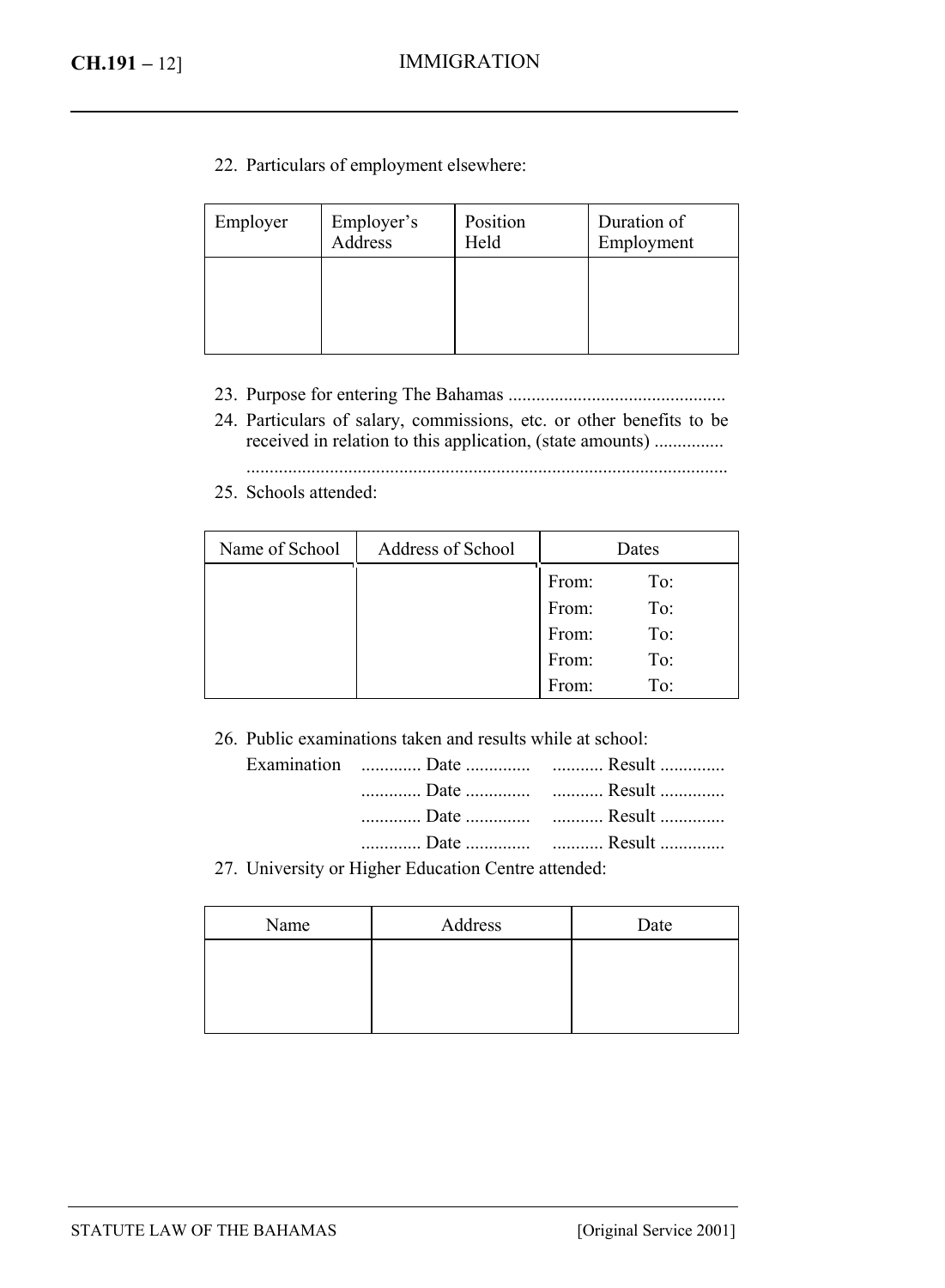| 28. Public examinations taken and results while at University or<br>Higher Education Centre:                                                                                                                                                      |
|---------------------------------------------------------------------------------------------------------------------------------------------------------------------------------------------------------------------------------------------------|
| Examination  Date   Result                                                                                                                                                                                                                        |
| Date  Result                                                                                                                                                                                                                                      |
|                                                                                                                                                                                                                                                   |
|                                                                                                                                                                                                                                                   |
| 29. Qualifications held (e.g., degree, certificate, etc. with dates                                                                                                                                                                               |
|                                                                                                                                                                                                                                                   |
| 31. What serious illness, or operations or injuries have you                                                                                                                                                                                      |
| 32. If answer to question 31 is in the affirmative, are you completely                                                                                                                                                                            |
| 33. Have you been vaccinated against smallpox?                                                                                                                                                                                                    |
| 34. In what countries have you lived in the past three years, and                                                                                                                                                                                 |
| 35. Have you been convicted of an offence? (to include convictions<br>in any country, and to include all convictions relating to traffic                                                                                                          |
| 36. If Yes, give full details of all the offence(s), the penalty, the<br>court in which you were convicted and the date.                                                                                                                          |
|                                                                                                                                                                                                                                                   |
| I certify to the best of my knowledge and belief that the<br>information given in the application is correct. I understand that the<br>discovery of any statement which is false in a material particular<br>may render me liable to prosecution. |
|                                                                                                                                                                                                                                                   |
|                                                                                                                                                                                                                                                   |

Commissioner of Oaths, Notary Public, Justice of the Peace

## FOR OFFICIAL USE ONLY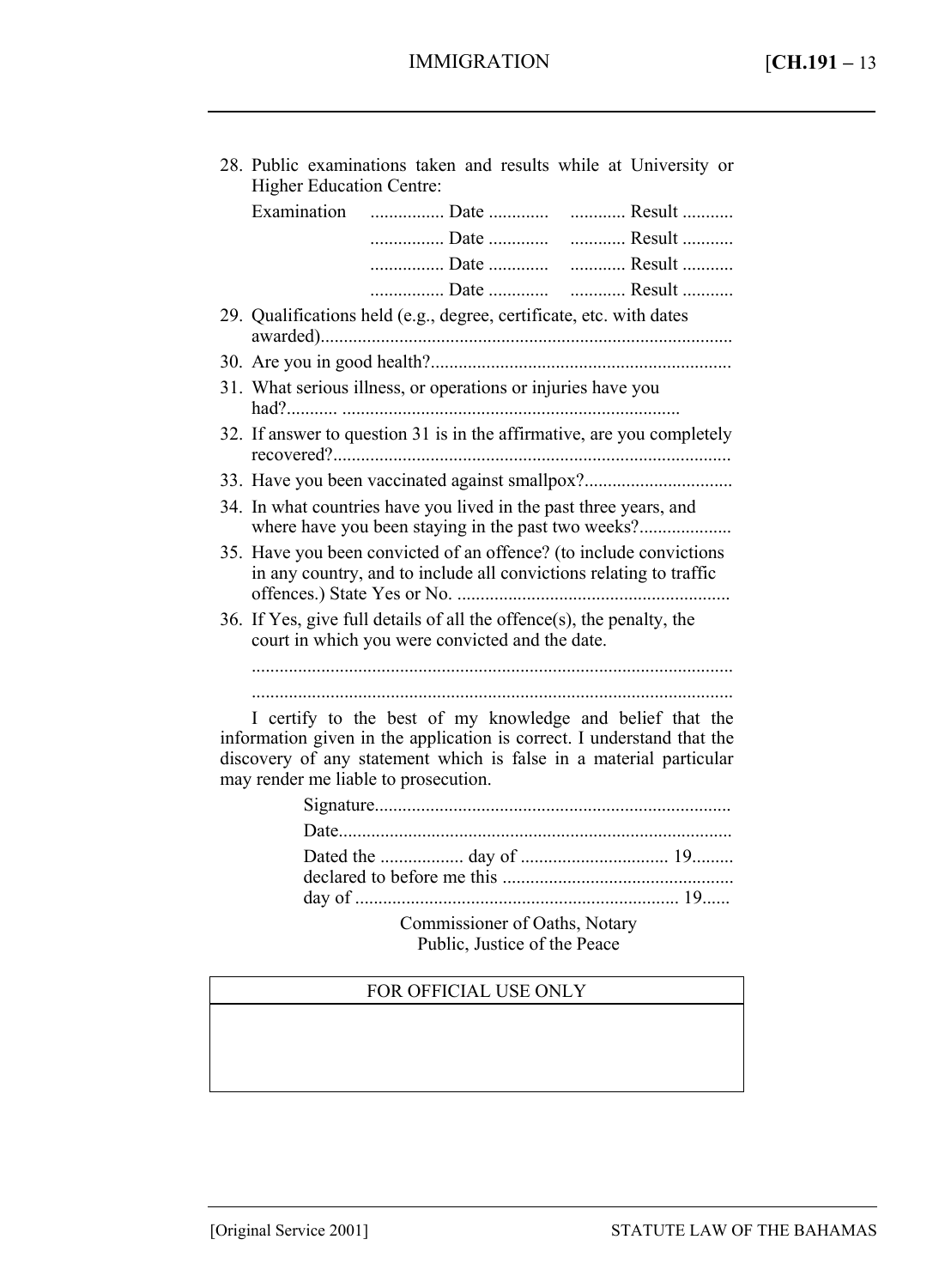*S.I. 17/1997.* 

## **FORM II (Regulation 3)**

#### **APPLICATION FOR A RESIDENT SPOUSE PERMIT**

Note:

An applicant applying for a Resident Spouse Permit is required to submit with this application the following:

- (a) Covering letter addressed to the Director of Immigration
- (b) Two (2) passport size photographs with signature on the reverse
- (c) Certified copy of marriage certificate
- (d) Certified copy of applicant's birth certificate
- (e) Certified copy of spouse's birth certificate
- (f) Documentary evidence of spouse's Bahamian nationality
- (g) Police certificate covering five years of residence
- (h) Medical certificate dated not earlier than 30 days before this application
- 1. Full Name Mr./Mrs. ......................................................................
- 2. Address .........................................................................................
- 3. Place of Birth ................................................................................
- 4. Date of Birth .................................................................................
- 5. Nationality .....................................................................................
- 6. Particulars of any change of name ................................................
- 7. Place and date of marriage ............................................................
- 8. Full name of wife/husband ............................................................
- 9. Particulars of children under 18 years of age ...............................

| Name | Date of Birth | Place of Birth |
|------|---------------|----------------|
|      |               |                |
|      |               |                |
|      |               |                |
|      |               |                |

- 10. Profession or occupation ...............................................................
- 11. Particulars of Passport (number, place and date of issue) ............
- 12. Have you ever been convicted of any criminal offence? State Yes or No ......................................................................................
- 13. If your answer to question 12 is yes, give full details of the offence(s), the penalty, the court in which you were convicted and the date ...................................................................................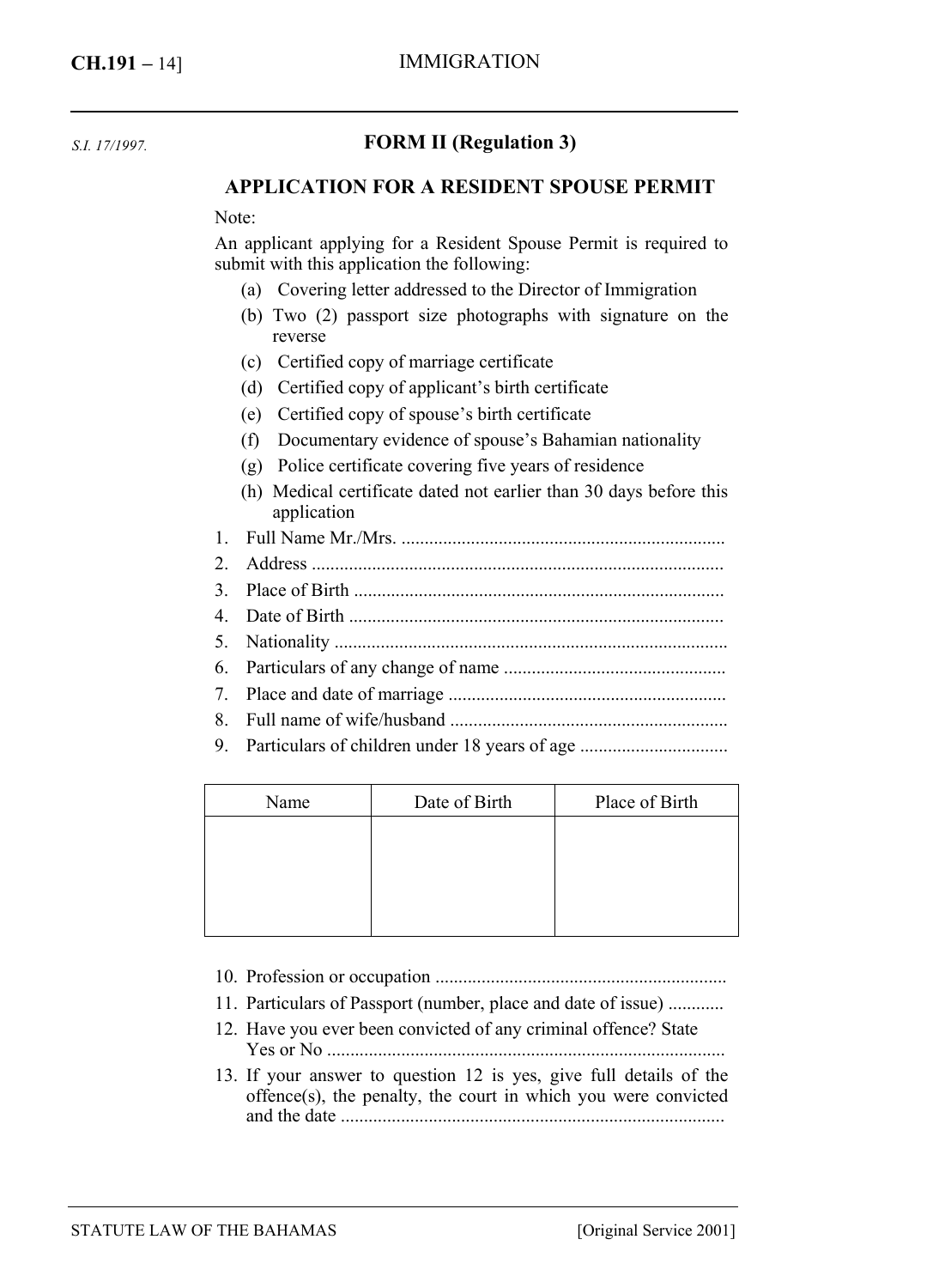I certify to the best of my knowledge and belief that the information given in this application is correct. I understand that the discovery of any statement which I made above that is false may render me liable to prosecution.

> ..................................................... Signature of Applicant

Date....................................................

| Notary Public / Justice of the Peace |  |
|--------------------------------------|--|

.................................................................................................................

#### **DECLARATION BY BAHAMIAN SPOUSE**

I, ..............................., of...................................., being a citizen of The Commonwealth of The Bahamas, declare that the applicant is my spouse, and that we were married in [state place of marriage] on the day of ...................... as shown in the attached marriage certificate.

.....................................................

Signature of Spouse

| Date |
|------|
|      |
|      |
|      |

#### **FOR OFFICIAL USE ONLY**

#### **FORM III (Regulation 4)**

No. ...............

Ref. No. ............................... Fee Paid \$ ...........................

#### RESIDENCE PERMIT

Mr./Mrs ..................................................................................................

is hereby authorized to remain in The Bahamas subject to the provisions of the Immigration Act, for the purpose of residence only. This permit is subject to the condition that the holder shall not engage in any gainful occupation without first obtaining a work permit. Contravention of this condition will render the holder liable to criminal proceedings and may entail cancellation of this permit.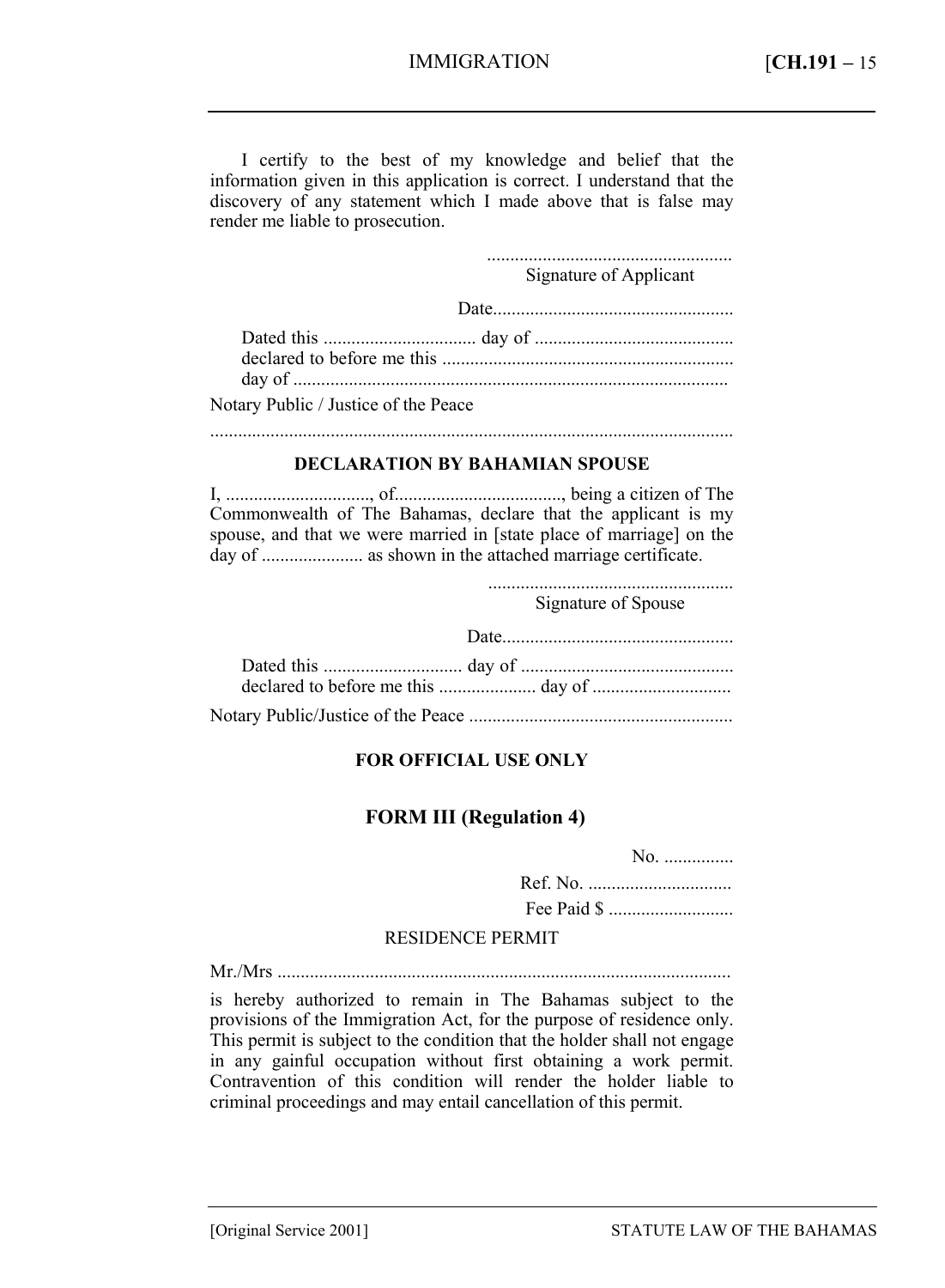|  |  | This permit is valid for the period commencing on the date hereof |  |  |
|--|--|-------------------------------------------------------------------|--|--|

and ending on the .............. day of ...................................... 19............

.............................................. Director of Immigration

Date .....................................

## **FORM IV (Regulation 4)**

No. ..........

Ref. No. ........................... Fee Paid \$ ......................

#### WORK PERMIT

| is hereby authorized to remain in The Bahamas subject to the<br>provisions of the Immigration Act, for the purpose of                   |
|-----------------------------------------------------------------------------------------------------------------------------------------|
| This permit is subject to the condition that the holder shall not<br>engage in any gainful occupation other than that specified herein. |
| Contravention of this condition will render the holder liable to<br>criminal proceedings and may entail cancellation of this permit.    |
|                                                                                                                                         |
| This permit is valid for the period commencing on the date hereof                                                                       |
| Director of Immigration                                                                                                                 |

Date.............................................

*S.I. 17/1997.* 

## **FORM V (Regulation 4)**

### **(Front of Permit)**

|                                  | <b>COMMONWEALTH OF THE BAHAMAS</b><br>RESIDENT SPOUSE PERMIT NO.                                                            |                                   |
|----------------------------------|-----------------------------------------------------------------------------------------------------------------------------|-----------------------------------|
| <b>COAT</b><br>OF<br><b>ARMS</b> | This permit is not subject to any conditions restricting the holder from<br>engaging in any form of gainful occu-<br>pation | Photograph<br>of Permit<br>holder |
|                                  | FILE NO                                                                                                                     |                                   |
|                                  | NAME OF PERMIT HOLDER                                                                                                       |                                   |
|                                  |                                                                                                                             |                                   |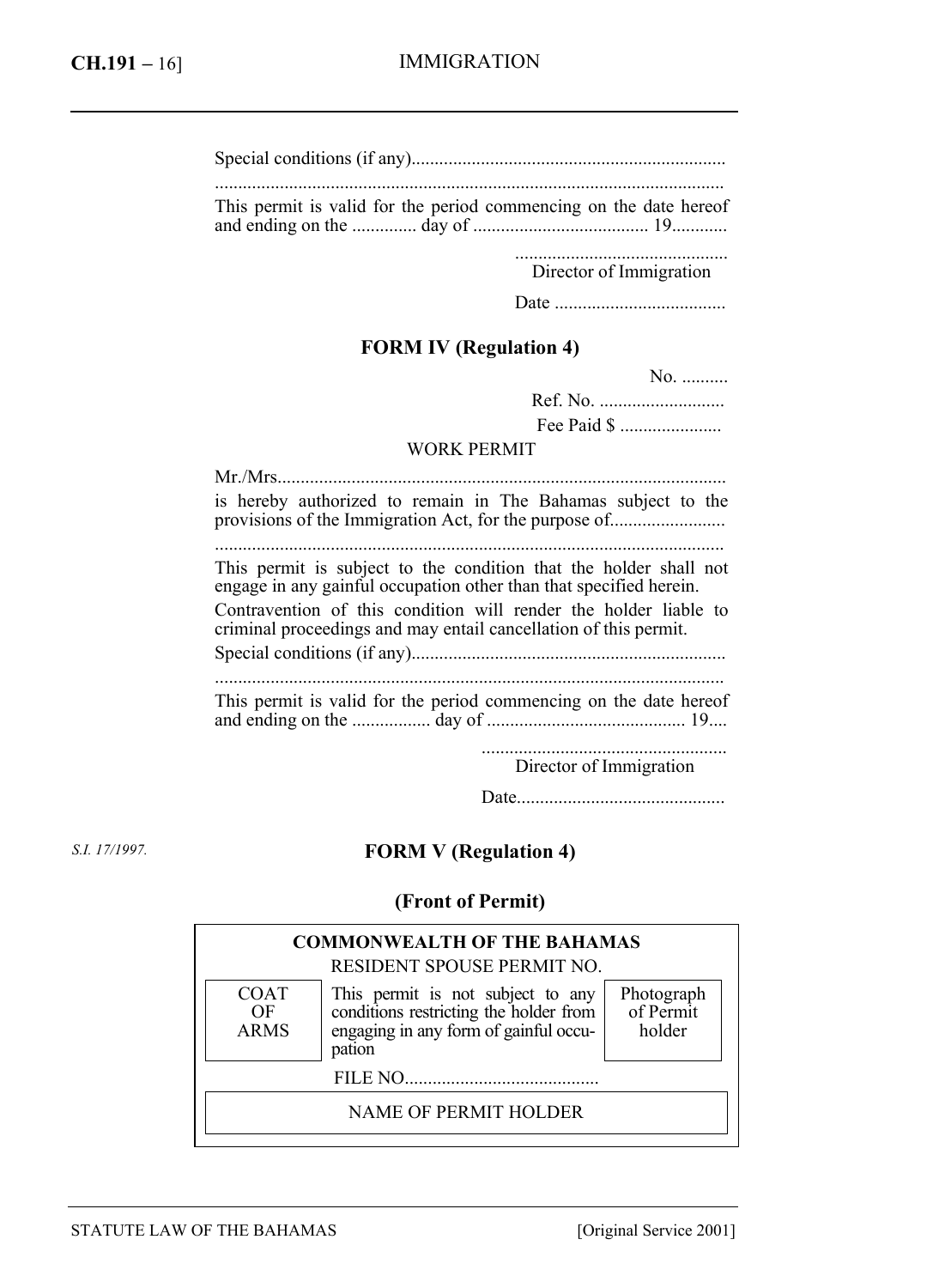## **(Reverse of Permit)**

| remain in The Commonwealth of The Bahamas subject to the<br>provisions of the Immigration Act. |  |  |
|------------------------------------------------------------------------------------------------|--|--|
| Special conditions                                                                             |  |  |
| The Holder of this permit must be in possession of a valid passport                            |  |  |
| This permit is valid for the period commencing on the date hereof                              |  |  |
|                                                                                                |  |  |

## **FORM VI (Regulation 8)**

*S.I. 22/1979.* 

#### THE BAHAMAS

#### APPLICATION FOR A CERTIFICATE OF PERMANENT RESIDENCE

(Persons other than spouses of citizens of The Bahamas)

WARNING: The giving of false information on this form or in support of this application may lead to prosecution.

NOTE: This application shall be completed in duplicate and submitted with the following:

- (i) Certified copy of birth certificate;
- (ii) In the case of a married woman, certified copy of her marriage certificate;
- (iii) Police certificate;
- (iv) Two recent passport size photographs with name endorsed thereon;
- (v) \$1.00 Stamp.

1. Date of first arrival in The Bahamas .............................................

- 2. Date of arrival in relation to Permanent Resident ...........................
- 3. Name in full (in block letters) .......................................................
- 4. Nationality .....................................................................................
- 5. Nationality at birth ........................................................................
- 6. Religious denomination ................................................................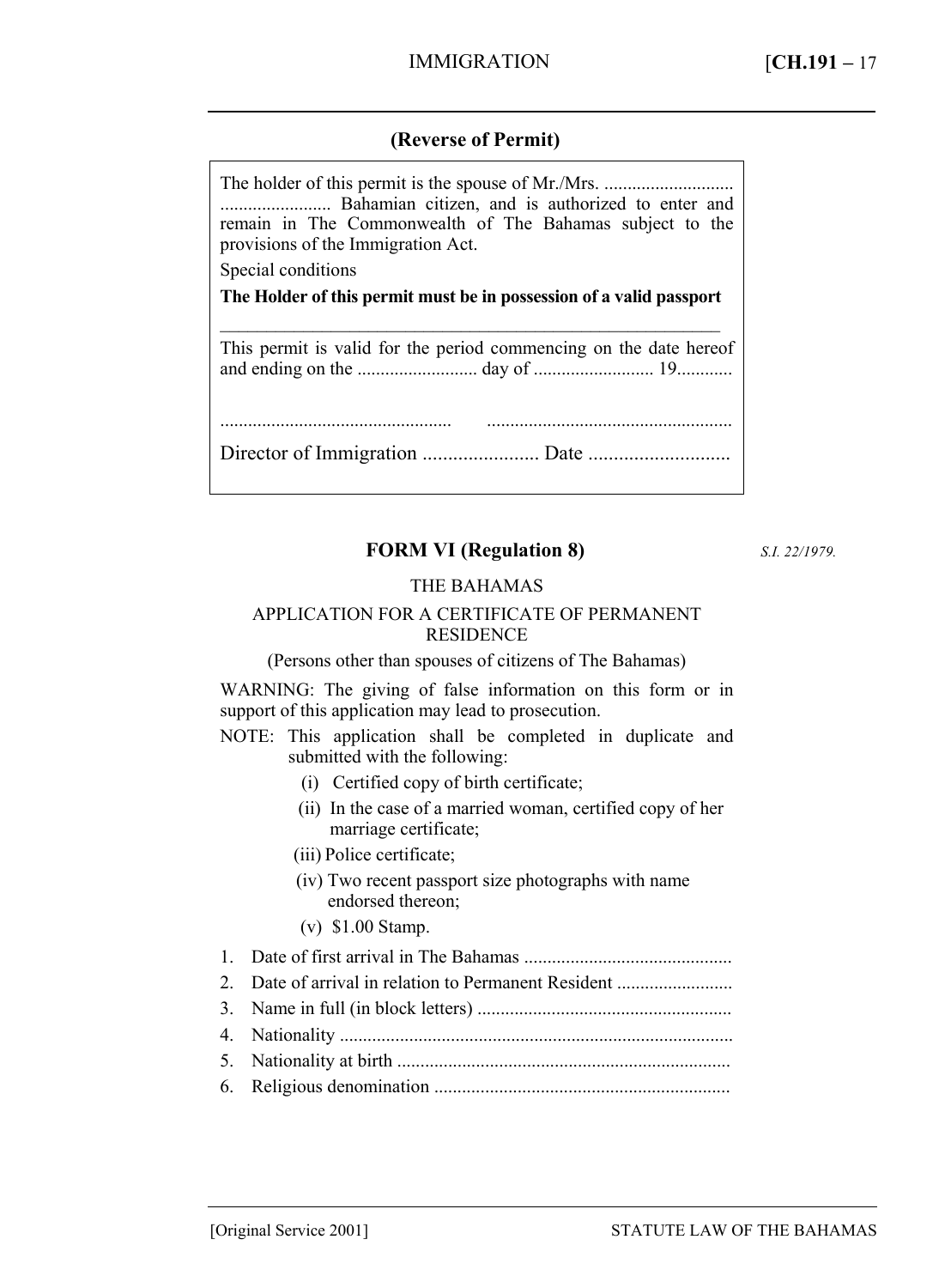- 7. Place and date of birth.................................................................... ..............................................................................................................
- 8. If naturalized, state when and where..............................................
- 9. Nationality of father and mother....................................................
- 10. Name of wife (or husband)............................................................
- 11. Nationality of wife (or husband)....................................................
- 12. Particulars of children as follows:

| Name | Age | Sex | Nationality | Country of<br>Birth |
|------|-----|-----|-------------|---------------------|
|      |     |     |             |                     |
|      |     |     |             |                     |
|      |     |     |             |                     |

| 16. Present immigration status of applicant (state whether work    |
|--------------------------------------------------------------------|
| 17. Details of periods of residence in The Bahamas                 |
| 18. Other places of residence during the past five years           |
|                                                                    |
| 20. Have you ever been convicted of a criminal offence?            |
|                                                                    |
|                                                                    |
| 22. Character references (names and addresses of at least two)     |
|                                                                    |
|                                                                    |
|                                                                    |
|                                                                    |
| 26. Does the applicant own his own home in The Bahamas?            |
| (Note: It is immaterial whether or not subject to mortgage)        |
|                                                                    |
| 27. If the answer to No. 26 is in the negative, does the applicant |
| 28. FINANCIAL                                                      |
| (a) Do you wish to seek employment in The Bahamas?                 |
|                                                                    |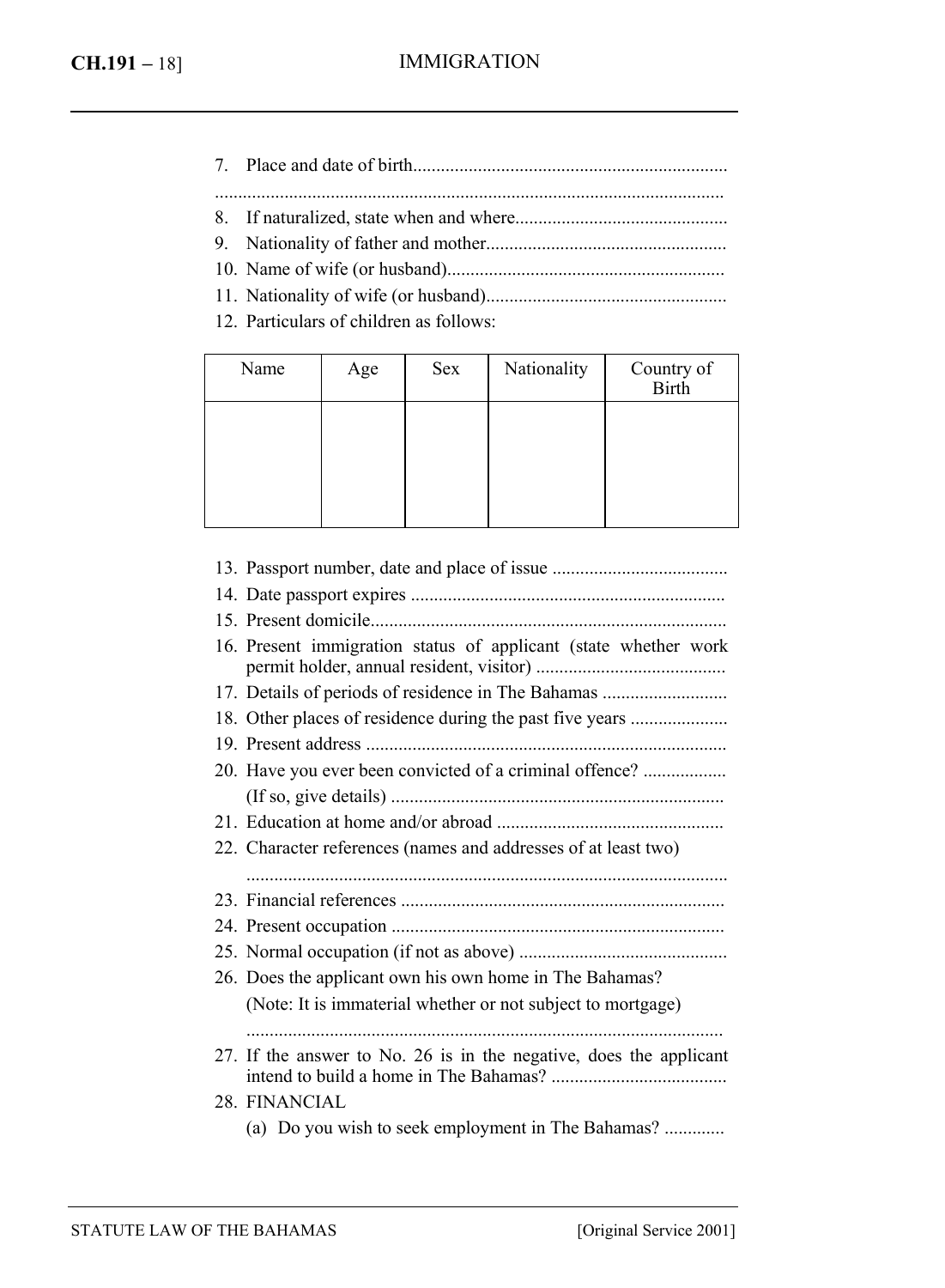|  | (c) Is the source of your income mainly outside The Bahamas?                                                                      |
|--|-----------------------------------------------------------------------------------------------------------------------------------|
|  | (d) How much is your income?                                                                                                      |
|  | (i) $$10,000$ to $$20,000$ p.a. ()                                                                                                |
|  | (ii) $$20,000$ to $$30,000$ p.a. ()                                                                                               |
|  | $(iii)$ over \$30,000 ()                                                                                                          |
|  |                                                                                                                                   |
|  | (f) If so, how much? Less than $$50,000$ ()                                                                                       |
|  | More than \$50,000 ()                                                                                                             |
|  |                                                                                                                                   |
|  | (h) How much do you undertake to invest in The Bahamas?                                                                           |
|  | 29. TRAINING AND EXPERIENCE.                                                                                                      |
|  | (a) What special expertise or skills do you possess?                                                                              |
|  |                                                                                                                                   |
|  | (b) What special distinction have you achieved?                                                                                   |
|  |                                                                                                                                   |
|  | (c) Are you willing to make your special expertise/skills                                                                         |
|  | (d) Is there any special contribution which you feel you can                                                                      |
|  |                                                                                                                                   |
|  | 30. LOCATION                                                                                                                      |
|  | In what part of The Bahamas would you wish to reside?                                                                             |
|  |                                                                                                                                   |
|  | 31. I declare that it is my intention to reside permanently within The                                                            |
|  | Bahamas and that the foregoing particulars are correct                                                                            |
|  |                                                                                                                                   |
|  |                                                                                                                                   |
|  |                                                                                                                                   |
|  |                                                                                                                                   |
|  |                                                                                                                                   |
|  | $\mathbf{v}$ $\mathbf{v}$ $\mathbf{v}$ $\mathbf{v}$ $\mathbf{v}$ $\mathbf{v}$ $\mathbf{v}$ $\mathbf{v}$ $\mathbf{v}$ $\mathbf{v}$ |

Notary Public/Justice of the Peace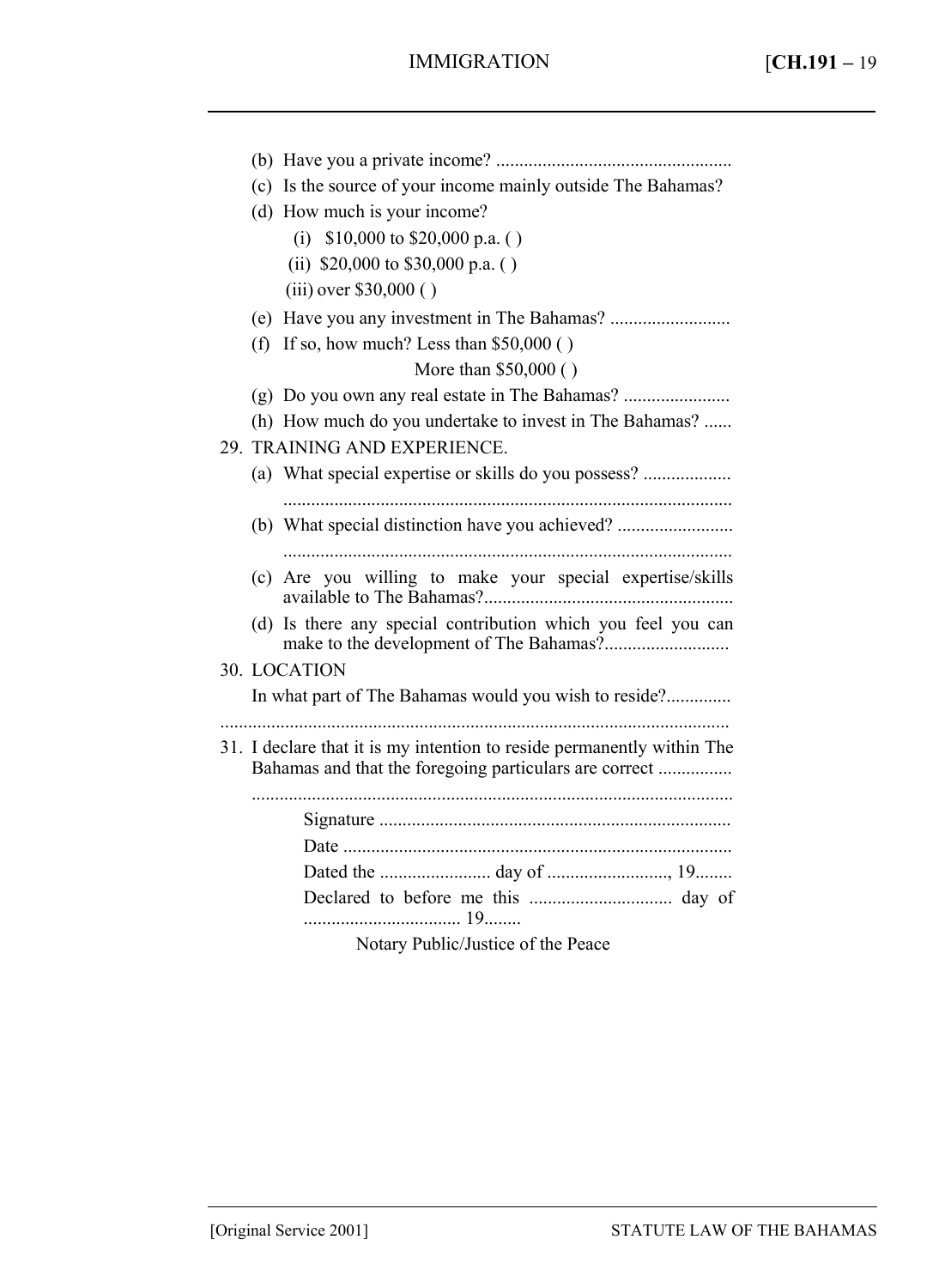| S.I. 22/1979. |  |
|---------------|--|
|               |  |

#### **FORM VII (Regulation 8)**

#### THE BAHAMAS

#### APPLICATION FOR A CERTIFICATE OF PERMANENT **RESIDENCE**

(Spouses of citizens of The Bahamas)

| WARNING: | The giving of false information on this form or in        |
|----------|-----------------------------------------------------------|
|          | support of this application may lead to prosecu-<br>tion. |
|          |                                                           |

#### NOTE: This application shall be completed in duplicate and submitted with the following:

- (i) certified copy of birth certificate
- (ii) certified copy of husband's/wife's birth certificate
- (iii) certified copy of marriage certificate
- (iv) if husband/wife became a citizen of The Bahamas under Article 3(2) of the Constitution i.e. by descent, the following documents shall also be submitted in respect of husband/wife:
	- (a) certified copy of father's birth certificate
	- (b) certified copy of parents' marriage certificate
- (v) if husband/wife became a citizen of The Bahamas by naturalization, registration or certification, a certified copy of the certificate of naturalization, registration or citizenship shall be submitted in respect of husband/wife
- (vi) police certificate
- (vii) \$1.00 stamp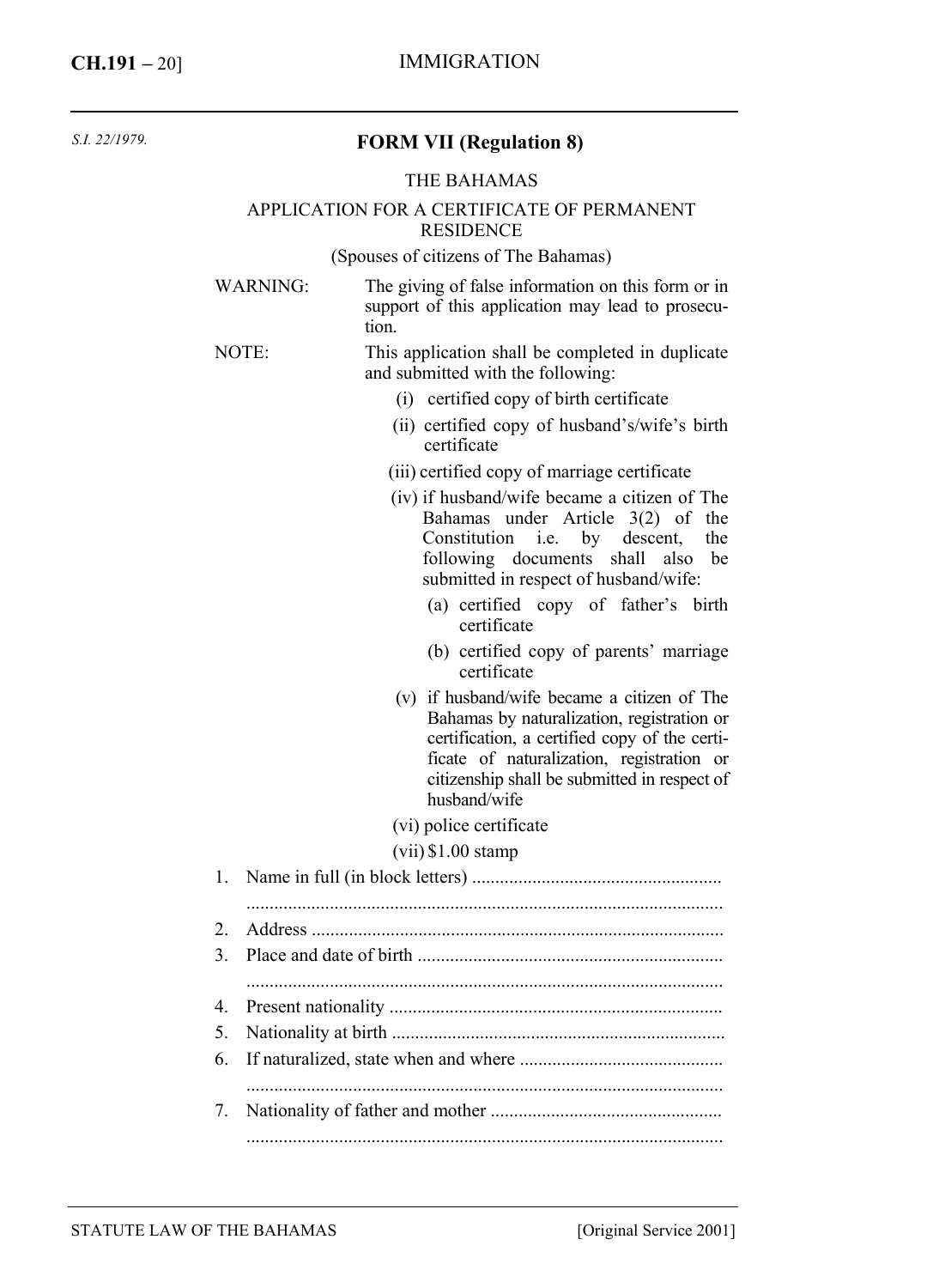- 8. Name of husband/wife ..................................................................
- 9. Place and date of birth of husband/wife ........................................
- ..............................................................................................................
- 10. State whether husband/wife became a citizen of The Bahamas by Birth ( ) Registration ( ) Naturalization ( ) Certification ( )
- 11. Place and date of marriage.............................................................
- 12. State whether marriage is still subsisting
- 13. If marriage is not subsisting, state how and when it was terminated
- 14. Particulars of children as follows:

| Names | Age | Sex | Nationality | Country of<br><b>Birth</b> |
|-------|-----|-----|-------------|----------------------------|
|       |     |     |             |                            |
|       |     |     |             |                            |
|       |     |     |             |                            |

15. Passport number, date and place of issue ...................................... 16. Date passport expires .................................................................... 17. Present domicile ............................................................................ 18. Details of periods of residence in The Bahamas ........................... 19. Other places of residence during the past five years ........................ 20. Character references (Names and addresses of at least two) ........ 22. Financial references ...................................................................... 23. Present occupation ........................................................................ 24. Normal occupation (if not as above) ............................................. 25. Name of employer ......................................................................... 26. Details of income .......................................................................... 27. Does the applicant own his/her own home in The Bahamas? (Note: It is immaterial whether or not subject to mortgage) ......... ........................................................................................................ 28. Give details of any other investments in The Bahamas ................ ........................................................................................................ 29. Has the applicant been convicted of any criminal offence in The Bahamas or any other country? ..................................................... 30. If the answer to the preceding question is in the affirmative, give details ............................................................................................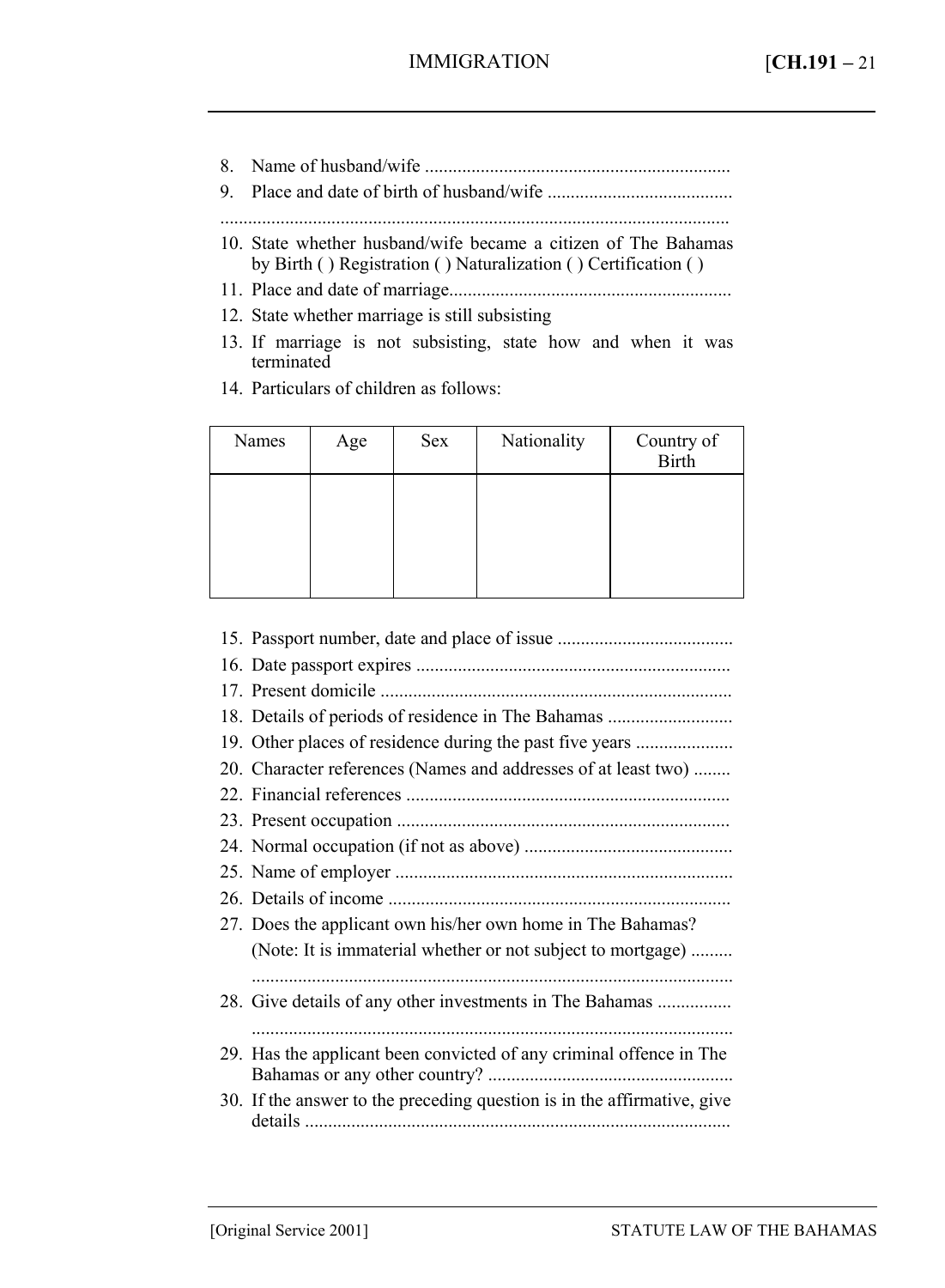| 31. Any other information which the applicant considers may be of |
|-------------------------------------------------------------------|
| assistance to the Immigration Board                               |
|                                                                   |

32. I declare that it is my intention to reside permanently within The Bahamas and that the foregoing particulars are correct Signature ....................................................................................... Date ............................................................................................... Dated the .................................... day of ...................... 19 ........... Declared to before me this ......................... day of ............ 19 .....

Notary Public/Justice of the Peace.

*S.I. 22/1979.* 

### **FORM VIII (Regulation 9)**

#### THE BAHAMAS CERTIFICATE OF PERMANENT **RESIDENCE**

This Certificate of Permanent Residence is granted to ...........................

..............................................................................................................

of .......................................................................................................... in accordance with section 13 of the Immigration Act.

This Certificate is (delete whichever is not applicable) —

- (a) not subject to any condition restricting the right to the holder to engage in any gainful occupation or to reside in The Bahamas;
- (b) subject to the condition that the holder shall not engage in any gainful occupation in The Bahamas without first obtaining a work permit.

For and on behalf of the Board of Immigration

................................................................

Minister

Endorsements relating to wife and dependent children of holder

Minister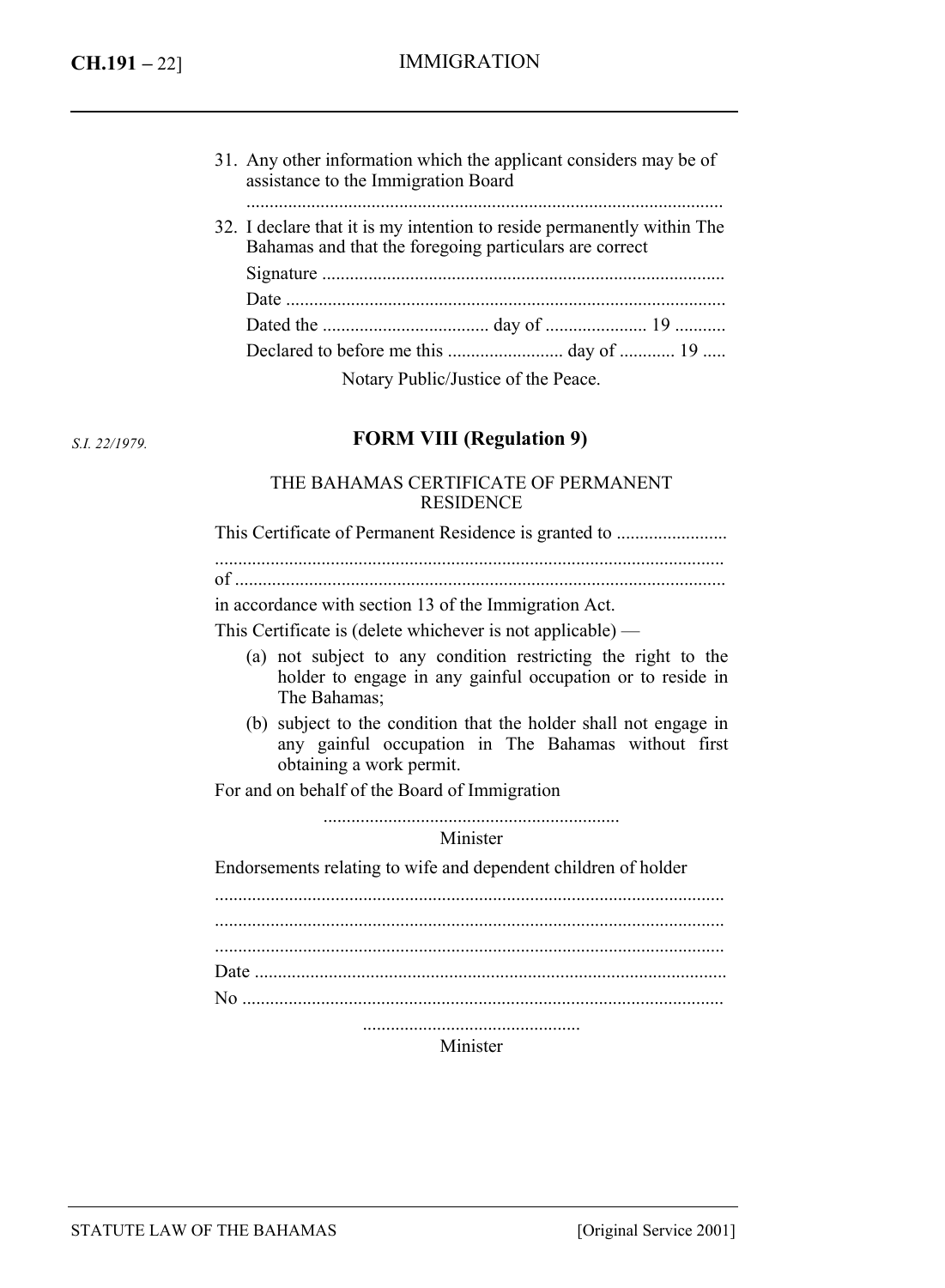## **FORM IX (Regulation 12)**

SPECIAL PERMIT TO LAND IN THE BAHAMAS

.............................................................................................................. of .......................................................................................................... an immigrant, is hereby, permitted to land and remain in The Bahamas for a period of days from the date hereof for the purpose of ......................................... This permit may be cancelled at any time without reason assigned and is issued subject to the following conditions ............................................................................................. .............................................................................................................. ..........................................................................

Director of Immigration

Date...............................

### **FORM X (Regulation 13)**

#### REMOVAL ORDER

TO—The Keeper of Prisons at

WHEREAS

is detained in your custody in due course of law having been convicted by the Magistrate at of an offence against section 19(2) of the Immigration Act, and having been sentenced to imprisonment for ......................... on the ...................... day of ................... 19 ..... this ORDER made pursuant to section 19(3) of the said Act hereby directs that the said ............................... be moved from The Bahamas and authorizes you to deliver him into the custody of the Bearer so that he may be placed on board the........................................ about to leave The Bahamas. For which this shall be your sufficient Warrant.

.......................................................................

Director of Immigration

Date ..............................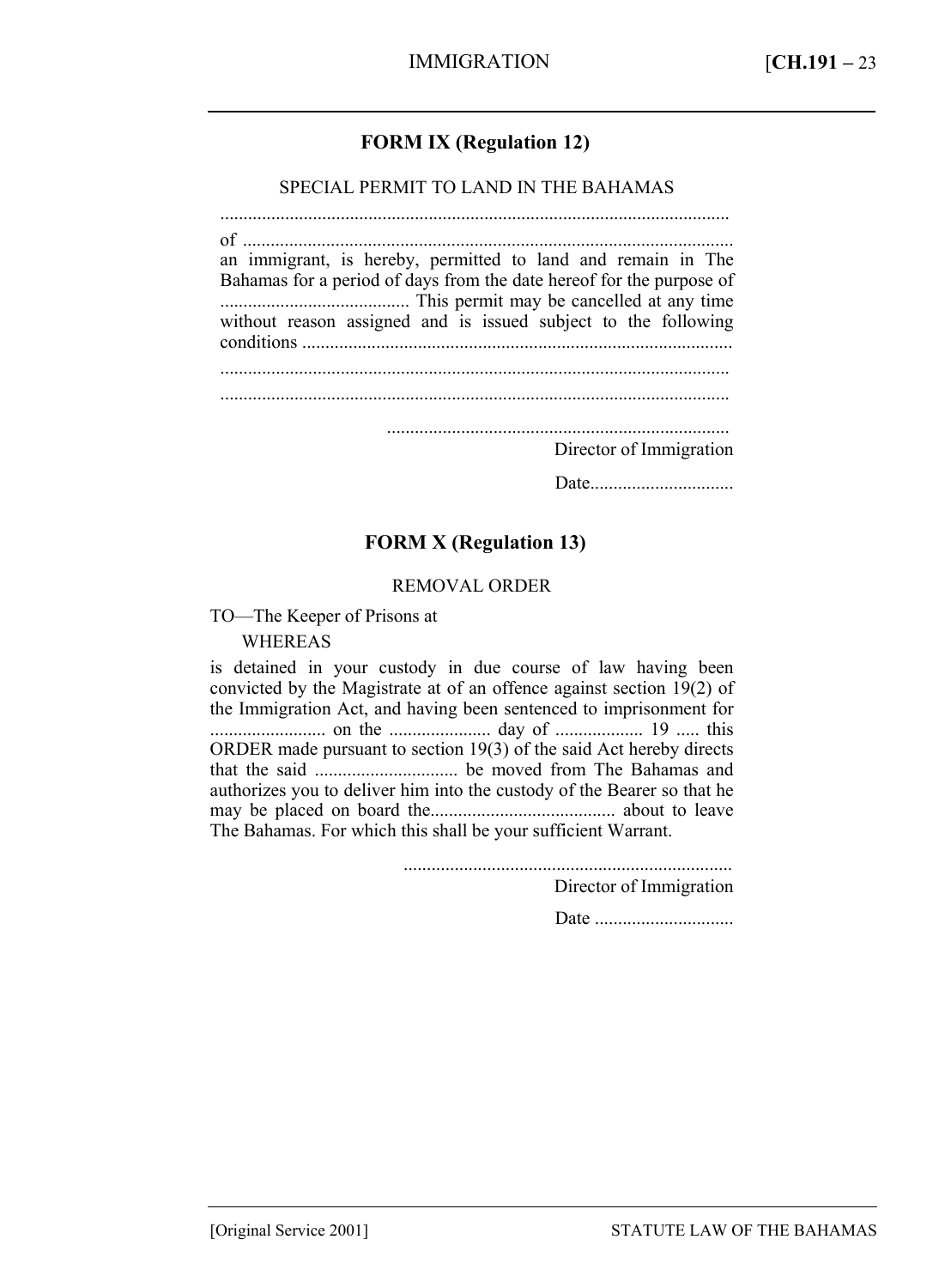| S.I. 34/1981;<br>S.I. 57/1997. |                                      | <b>FORM XI (Regulation 14)</b> <sup>3</sup>                                                                                                                                     |  |  |  |  |  |  |  |  |  |  |
|--------------------------------|--------------------------------------|---------------------------------------------------------------------------------------------------------------------------------------------------------------------------------|--|--|--|--|--|--|--|--|--|--|
|                                | IMMIGRATION ARRIVAL/DEPARTURE CARD - |                                                                                                                                                                                 |  |  |  |  |  |  |  |  |  |  |
|                                |                                      | <b>CRUISE SHIP PASSENGER</b><br>Bahamian Citizens & Residents: complete Section 1 <i>only</i> and sign card at bottom. Visitors: complete all sections and sign card at bottom. |  |  |  |  |  |  |  |  |  |  |
|                                |                                      |                                                                                                                                                                                 |  |  |  |  |  |  |  |  |  |  |
|                                | Section 1.                           | Surname/Family Name                                                                                                                                                             |  |  |  |  |  |  |  |  |  |  |
|                                |                                      | Sex                                                                                                                                                                             |  |  |  |  |  |  |  |  |  |  |
|                                |                                      | First Name<br>Initial<br>Male<br>Female                                                                                                                                         |  |  |  |  |  |  |  |  |  |  |
|                                |                                      |                                                                                                                                                                                 |  |  |  |  |  |  |  |  |  |  |
|                                |                                      | Country of Birth                                                                                                                                                                |  |  |  |  |  |  |  |  |  |  |
|                                |                                      | Bahamas<br>U.S<br>Other                                                                                                                                                         |  |  |  |  |  |  |  |  |  |  |
|                                |                                      |                                                                                                                                                                                 |  |  |  |  |  |  |  |  |  |  |
|                                |                                      | Country of Citizenship<br>Date of Birth                                                                                                                                         |  |  |  |  |  |  |  |  |  |  |
|                                |                                      | Bahamas<br>U.S.<br>Month<br>Year<br>Other<br>Day                                                                                                                                |  |  |  |  |  |  |  |  |  |  |
|                                |                                      |                                                                                                                                                                                 |  |  |  |  |  |  |  |  |  |  |
|                                |                                      | Passport Number                                                                                                                                                                 |  |  |  |  |  |  |  |  |  |  |
|                                |                                      |                                                                                                                                                                                 |  |  |  |  |  |  |  |  |  |  |
|                                |                                      | <b>HOME ADDRESS</b>                                                                                                                                                             |  |  |  |  |  |  |  |  |  |  |
|                                |                                      | Street Number/Street Address/Apt./Unit #                                                                                                                                        |  |  |  |  |  |  |  |  |  |  |
|                                |                                      |                                                                                                                                                                                 |  |  |  |  |  |  |  |  |  |  |
|                                |                                      | State/Province<br>City                                                                                                                                                          |  |  |  |  |  |  |  |  |  |  |
|                                |                                      |                                                                                                                                                                                 |  |  |  |  |  |  |  |  |  |  |
|                                |                                      | Country                                                                                                                                                                         |  |  |  |  |  |  |  |  |  |  |
|                                |                                      | U.S.<br>Other<br>Zip/Postal Code<br><b>Bahamas</b>                                                                                                                              |  |  |  |  |  |  |  |  |  |  |
|                                |                                      |                                                                                                                                                                                 |  |  |  |  |  |  |  |  |  |  |
|                                | Section 2.                           | <b>CRUISE TRAVEL INFORMATION</b>                                                                                                                                                |  |  |  |  |  |  |  |  |  |  |
|                                |                                      | City Where You Boarded                                                                                                                                                          |  |  |  |  |  |  |  |  |  |  |
|                                |                                      |                                                                                                                                                                                 |  |  |  |  |  |  |  |  |  |  |
|                                |                                      | Name of Travel Agency                                                                                                                                                           |  |  |  |  |  |  |  |  |  |  |
|                                |                                      |                                                                                                                                                                                 |  |  |  |  |  |  |  |  |  |  |

<sup>&</sup>lt;sup>3</sup> Paragraph 4 of S.I. 57 of 1997 provides as follows:

<sup>&</sup>quot;Any arrival/departure card used for the purposes of regulation 14 shall continue in force up to and including the 31st day of December, 1997."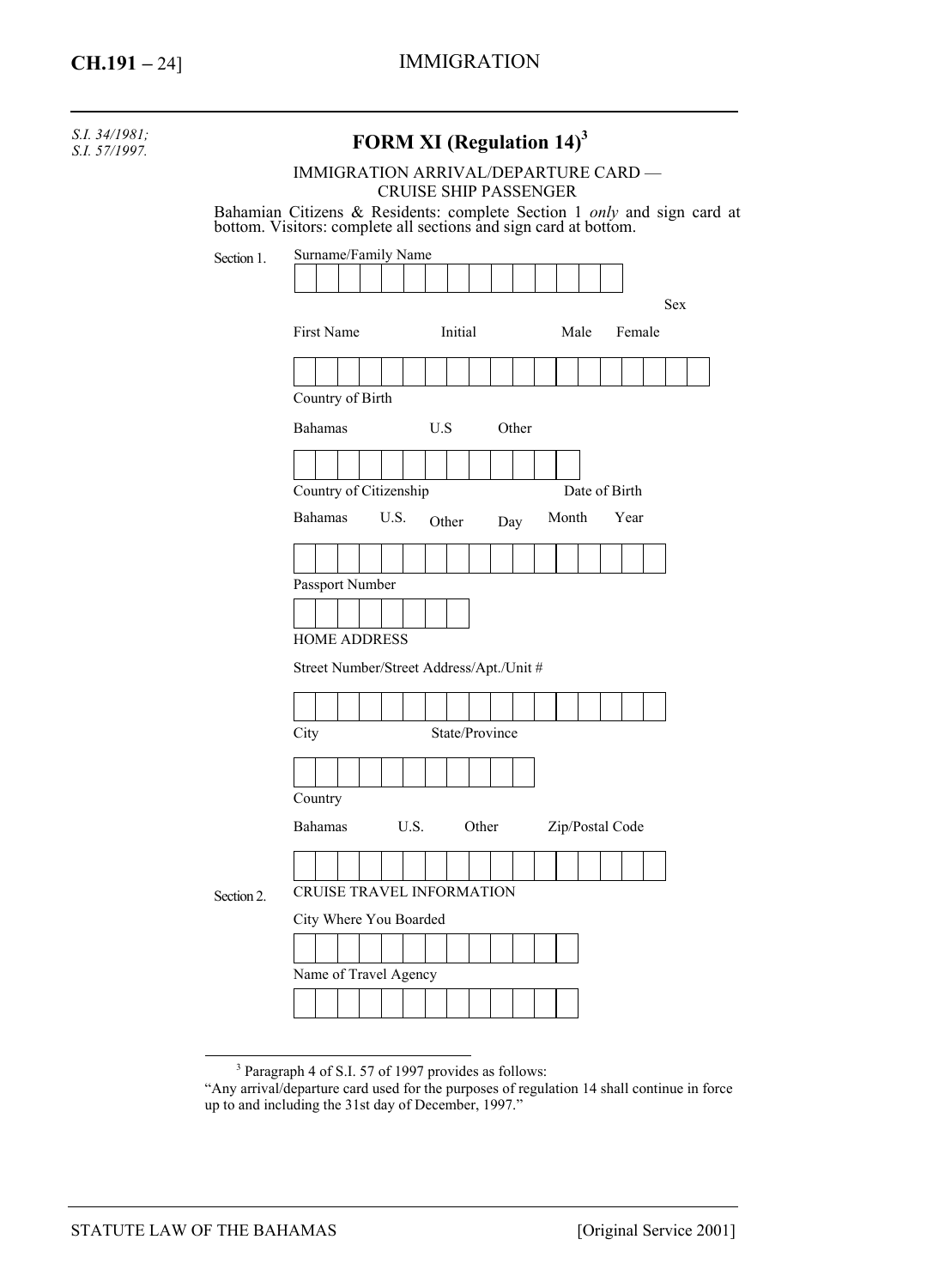|                       | Abaco          |  | Eleuthera |              |  |  |                | Freeport/Grand Bahama Island |  |
|-----------------------|----------------|--|-----------|--------------|--|--|----------------|------------------------------|--|
|                       |                |  |           |              |  |  |                |                              |  |
| Exuma                 |                |  |           | Other Island |  |  |                |                              |  |
|                       |                |  |           |              |  |  |                |                              |  |
|                       |                |  |           |              |  |  |                |                              |  |
| Intended Stay (night) |                |  |           |              |  |  |                |                              |  |
|                       |                |  |           |              |  |  |                |                              |  |
|                       |                |  |           |              |  |  |                |                              |  |
|                       |                |  |           |              |  |  |                |                              |  |
|                       |                |  |           |              |  |  |                |                              |  |
|                       |                |  |           |              |  |  |                | Signature                    |  |
|                       |                |  |           |              |  |  |                | <b>IMMIGRATION</b>           |  |
|                       |                |  |           |              |  |  |                | <b>OFFICER'S STAMP</b>       |  |
|                       |                |  |           |              |  |  |                |                              |  |
|                       |                |  |           |              |  |  |                |                              |  |
| OFFICIAL USE ONLY     |                |  |           |              |  |  | <b>SURNAME</b> |                              |  |
|                       |                |  |           |              |  |  |                |                              |  |
|                       |                |  |           |              |  |  |                |                              |  |
| Category              | Permitted Stay |  |           |              |  |  |                |                              |  |

*S.I. 56/2003.* 

## **IMMIGRATION ARRIVAL/DEPARTURE CARD**

#### **PASSENGER OTHER THAN CRUISE SHIP PASSENGER**

#### **Welcome to the Islands of The Bahamas**

#### **Government of The Bahamas – Immigration Arrival Card**

For Government use. The personal information provided here will not be disclosed to any other party.

- 1. Print in  $\overline{U|P|P|E|R|C|A|S|E}$  within the boxes using BLACK or BLUE ink. DO NOT PRINT OUTSIDE THE BOX.
- 2. Visitors: Complete sections 1 and 2 on front of card and sign.

 $\overline{a}$ 

**<sup>4</sup>** Paragraph 1(2) of S.I. 56 of 2003 specifies that the regulations including this Form commence on the  $1<sup>st</sup>$  July 2003 but paragraph 3 provides as follows: "the present arrival/departure card used for the purpose of regulation 14 shall continue in

force up to and including the  $31<sup>st</sup>$  December,  $2003.^"$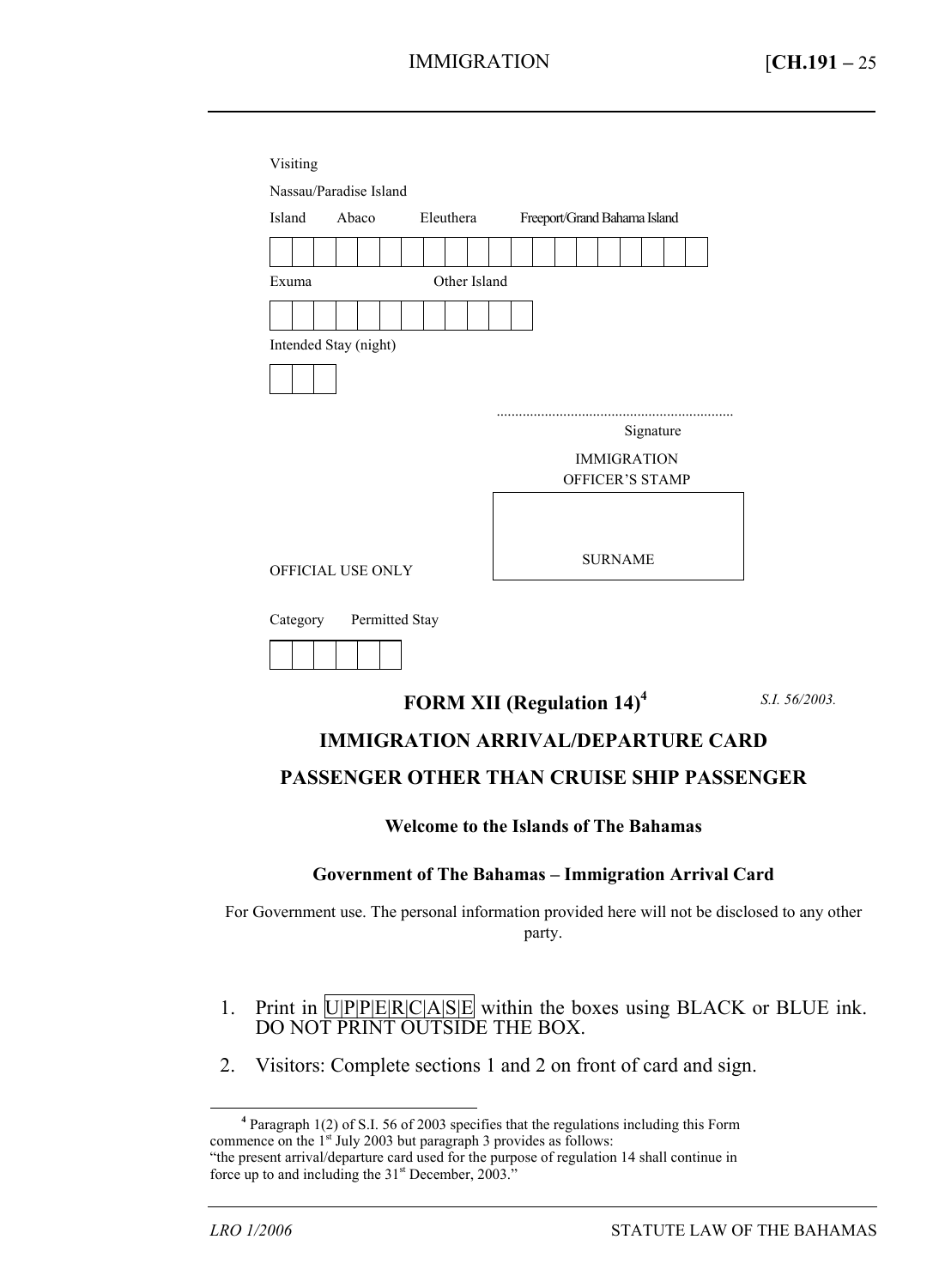3. Bahamian Citizens & Residents: Complete only section 1 and sign.

|                                             | - Section 1            |                               |
|---------------------------------------------|------------------------|-------------------------------|
| <b>Surname/Family Name</b>                  |                        |                               |
|                                             |                        |                               |
|                                             |                        | <b>Sex</b>                    |
| <b>First Name</b>                           | <b>Middle Initial</b>  | Male<br>Female                |
|                                             |                        |                               |
| <b>Country of Birth</b>                     |                        |                               |
| U.S.<br><b>Bahamas</b><br>Canada            | UK                     | <b>Other Country of Birth</b> |
|                                             |                        |                               |
| <b>Country of Citizenship</b>               |                        |                               |
| <b>Bahamas</b><br>U.S.<br>Canada            | UK                     | <b>Other Country of Birth</b> |
|                                             |                        |                               |
| <b>Passport Number</b>                      |                        | Date of Birth(Mo./Day/Yr.)    |
|                                             |                        |                               |
| <b>HOME ADDRESS (Where you live now)</b>    |                        |                               |
| <b>Street (House) Number/Street Address</b> |                        |                               |
|                                             |                        |                               |
| <b>Apt./Unit Number</b><br>City             |                        |                               |
|                                             |                        |                               |
| <b>State/Province</b>                       | <b>Zip/Postal Code</b> |                               |
|                                             |                        |                               |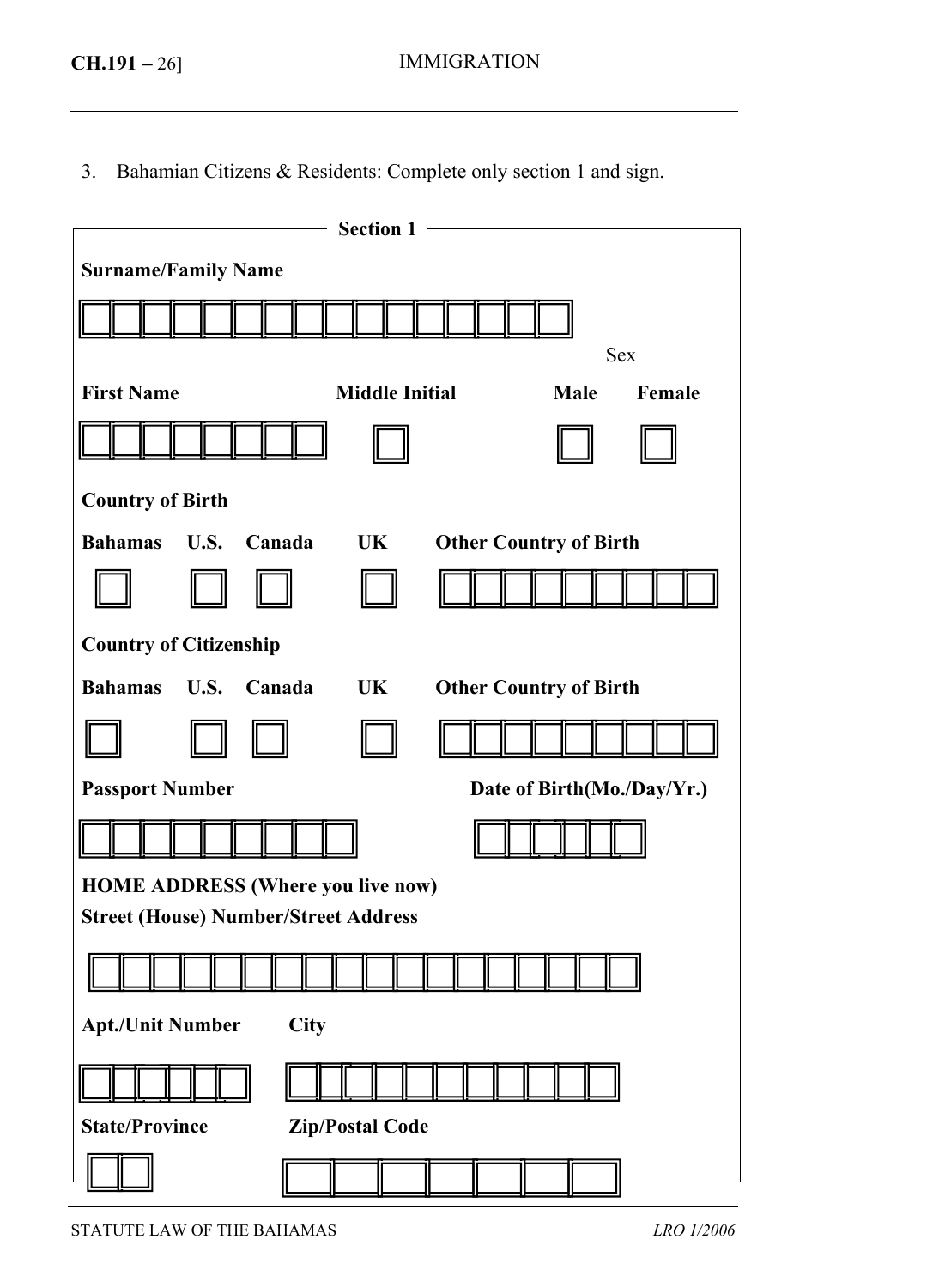| <b>Country of Residence</b>         |                                      |                                        |                                          |     |  |                               |  |                                    |  |
|-------------------------------------|--------------------------------------|----------------------------------------|------------------------------------------|-----|--|-------------------------------|--|------------------------------------|--|
| <b>Bahamas</b>                      | U.S.                                 |                                        | Canada                                   | UK. |  | <b>Other Country of Birth</b> |  |                                    |  |
|                                     |                                      |                                        |                                          |     |  |                               |  |                                    |  |
|                                     | Email Address (e.g. NAME@DOMAIN.COM) |                                        |                                          |     |  |                               |  |                                    |  |
|                                     |                                      |                                        |                                          |     |  |                               |  |                                    |  |
| <b>Arriving</b><br>by:              | Airline                              |                                        | Discovery<br>Cruises/Ferry/Other<br>ship |     |  | Yacht/<br>Private<br>Boat     |  | Private<br>Plane                   |  |
| <b>Airline:</b>                     | Air Canada                           |                                        | <b>American Airlines</b>                 |     |  | Airtran                       |  | <b>Fight Number</b><br>(e.g. 1234) |  |
|                                     | Bahamasair                           |                                        | <b>British Airways</b>                   |     |  | Comair                        |  |                                    |  |
|                                     | Continental                          |                                        | Delta                                    |     |  |                               |  |                                    |  |
|                                     | <b>US Airways</b>                    |                                        | Air Jamaica                              |     |  | Other<br>Airline:             |  |                                    |  |
| Date of Arrival<br>$(Mo$ ./Day/Yr.) |                                      | City where you boarded this plane/boat |                                          |     |  |                               |  |                                    |  |
|                                     |                                      |                                        |                                          |     |  |                               |  |                                    |  |

# **Below Completed by Visitors Only**

| Section $2 -$                                                           |  |  |  |  |  |  |  |  |
|-------------------------------------------------------------------------|--|--|--|--|--|--|--|--|
| Travel Agency Name/Online Booking Agency Name (e.g.<br>WWW.BAHAMAS.COM) |  |  |  |  |  |  |  |  |
|                                                                         |  |  |  |  |  |  |  |  |
| <b>City of Travel Agency</b>                                            |  |  |  |  |  |  |  |  |
|                                                                         |  |  |  |  |  |  |  |  |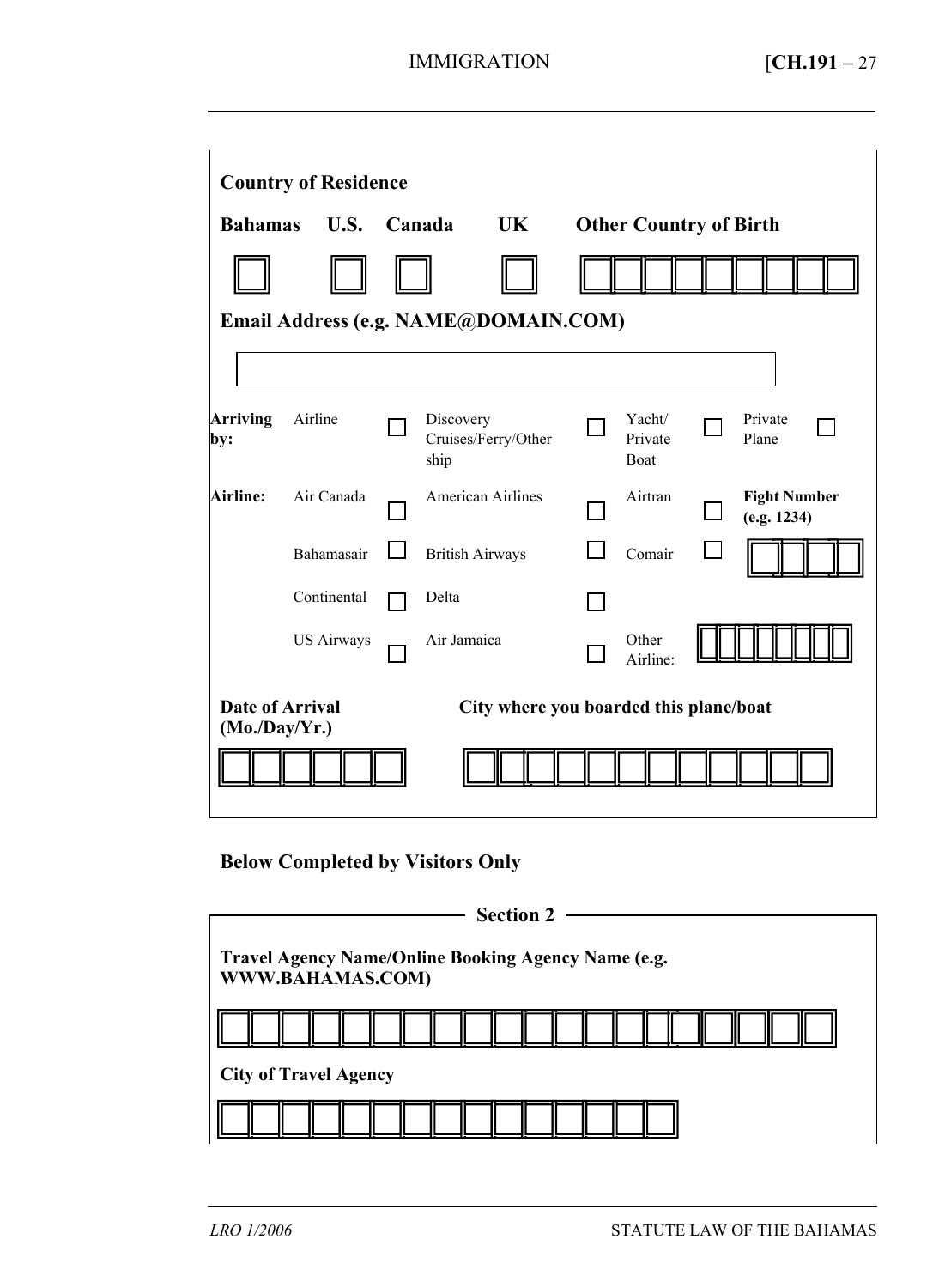| <b>Intended Stay (Nights)</b>                                                       |               |  | Type of Accommodation (Check all that apply):       |             |                                                                |                                                   |  |  |  |
|-------------------------------------------------------------------------------------|---------------|--|-----------------------------------------------------|-------------|----------------------------------------------------------------|---------------------------------------------------|--|--|--|
|                                                                                     | Hotel         |  | Rental<br>Apt./Villa                                |             | Own<br>Property                                                |                                                   |  |  |  |
|                                                                                     | Time<br>Share |  | Friends/Rela<br>tives                               |             | Private<br>Boat                                                | Other                                             |  |  |  |
| <b>Hotel Name or Intended Address</b>                                               |               |  |                                                     |             |                                                                |                                                   |  |  |  |
|                                                                                     |               |  |                                                     |             |                                                                |                                                   |  |  |  |
| Trip Purpose: Wedding Honeymoon Vacation                                            |               |  |                                                     |             | Casino Business                                                | Other                                             |  |  |  |
| Number of visits in last 5 years including this visit:                              |               |  |                                                     | First visit |                                                                | $2 - 4$<br>$5+$                                   |  |  |  |
| Signature:                                                                          |               |  |                                                     |             |                                                                |                                                   |  |  |  |
| Check here if you do not wish to receive information on The Islands of The Bahamas. |               |  |                                                     |             |                                                                |                                                   |  |  |  |
|                                                                                     |               |  | <b>OFFICIAL USE ONLY</b>                            |             |                                                                |                                                   |  |  |  |
| <b>IMMIGRATION OFFICER'S STAMP</b>                                                  |               |  |                                                     |             | Port of Entry                                                  |                                                   |  |  |  |
|                                                                                     |               |  | NAS <sup>[</sup><br><b>BIM</b><br>Permitted<br>Stay |             | GBI $\Box$ ABA $\Box$ ELH<br>$AND$ $\lfloor$<br>$\blacksquare$ | EXU L<br>$\mathbf{I}$<br><b>OTHER</b><br>Category |  |  |  |
|                                                                                     |               |  | (Days)                                              |             | 221                                                            | $220 \square 212$<br>201                          |  |  |  |
|                                                                                     |               |  |                                                     |             | Other<br>Category                                              |                                                   |  |  |  |
|                                                                                     |               |  | <b>Comments:</b>                                    |             |                                                                |                                                   |  |  |  |
|                                                                                     |               |  |                                                     |             |                                                                |                                                   |  |  |  |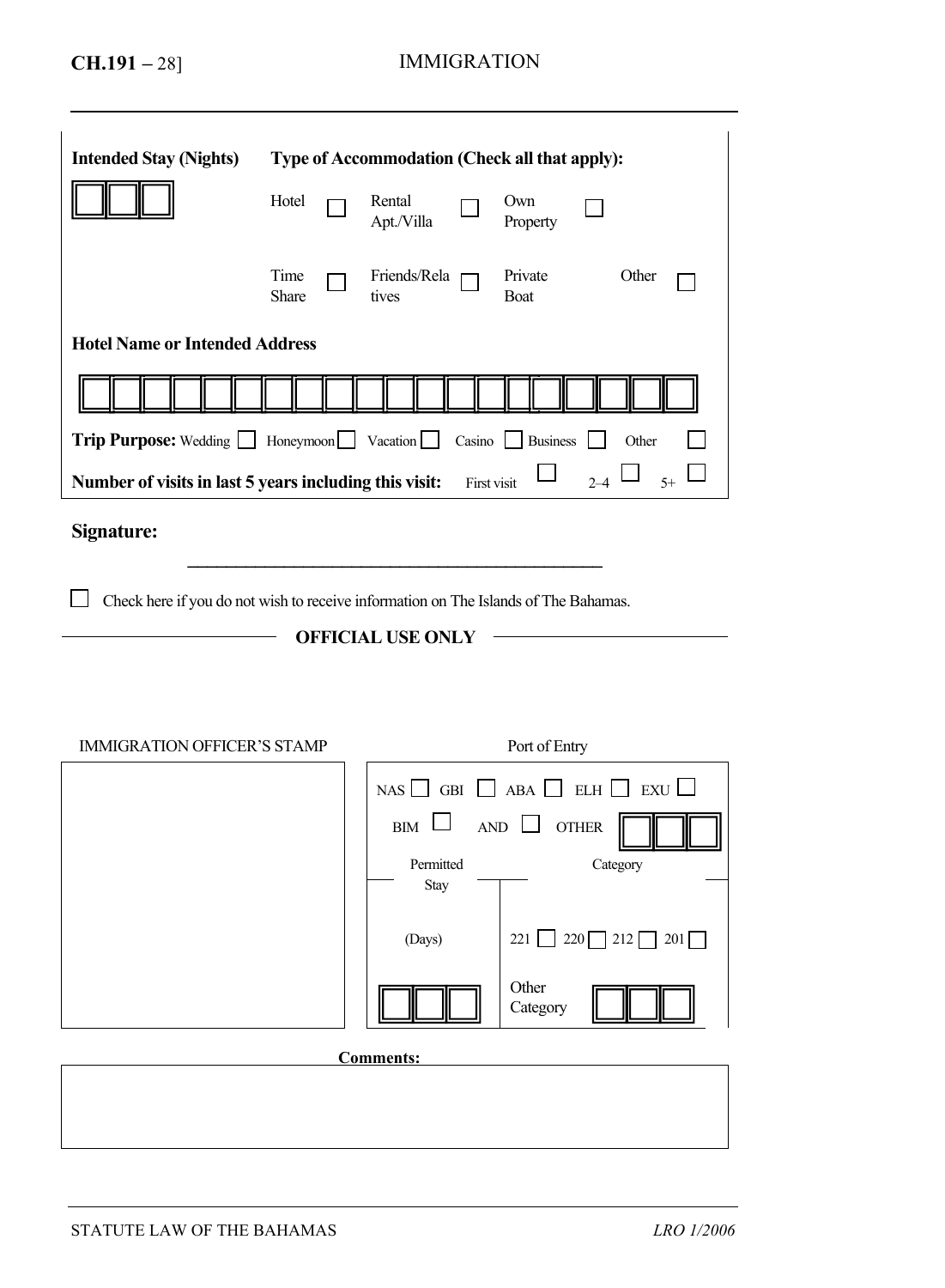## **Welcome to the Islands of The Bahamas**

### **Government of The Bahamas – Immigration Arrival Card**

For Government use. The personal information provided here will not be disclosed to any other party.

## **Visitors: Back of Card SHOULD be completed and presented to Airline/Cruiseline when departing**

|                                             |             |             | Section 1 -           |                               |  |  |  |  |  |
|---------------------------------------------|-------------|-------------|-----------------------|-------------------------------|--|--|--|--|--|
| <b>Surname/Family Name</b>                  |             |             |                       |                               |  |  |  |  |  |
|                                             |             |             |                       |                               |  |  |  |  |  |
|                                             |             |             |                       | <b>Sex</b>                    |  |  |  |  |  |
| <b>First Name</b>                           |             |             | <b>Middle Initial</b> | <b>Male</b><br>Female         |  |  |  |  |  |
|                                             |             |             |                       |                               |  |  |  |  |  |
| <b>Country of Birth</b>                     |             |             |                       |                               |  |  |  |  |  |
| <b>Bahamas</b>                              | U.S.        | Canada      | UK                    | <b>Other Country of Birth</b> |  |  |  |  |  |
|                                             |             |             |                       |                               |  |  |  |  |  |
| <b>Country of Citizenship</b>               |             |             |                       |                               |  |  |  |  |  |
| <b>Bahamas</b>                              | <b>U.S.</b> | Canada      | <b>UK</b>             | <b>Other Country of Birth</b> |  |  |  |  |  |
|                                             |             |             |                       |                               |  |  |  |  |  |
| <b>Passport Number</b>                      |             |             |                       | Date of Birth(Mo./Day/Yr.)    |  |  |  |  |  |
|                                             |             |             |                       |                               |  |  |  |  |  |
| <b>HOME ADDRESS (Where you live now)</b>    |             |             |                       |                               |  |  |  |  |  |
| <b>Street (House) Number/Street Address</b> |             |             |                       |                               |  |  |  |  |  |
|                                             |             |             |                       |                               |  |  |  |  |  |
| <b>Apt./Unit Number</b>                     |             | <b>City</b> |                       |                               |  |  |  |  |  |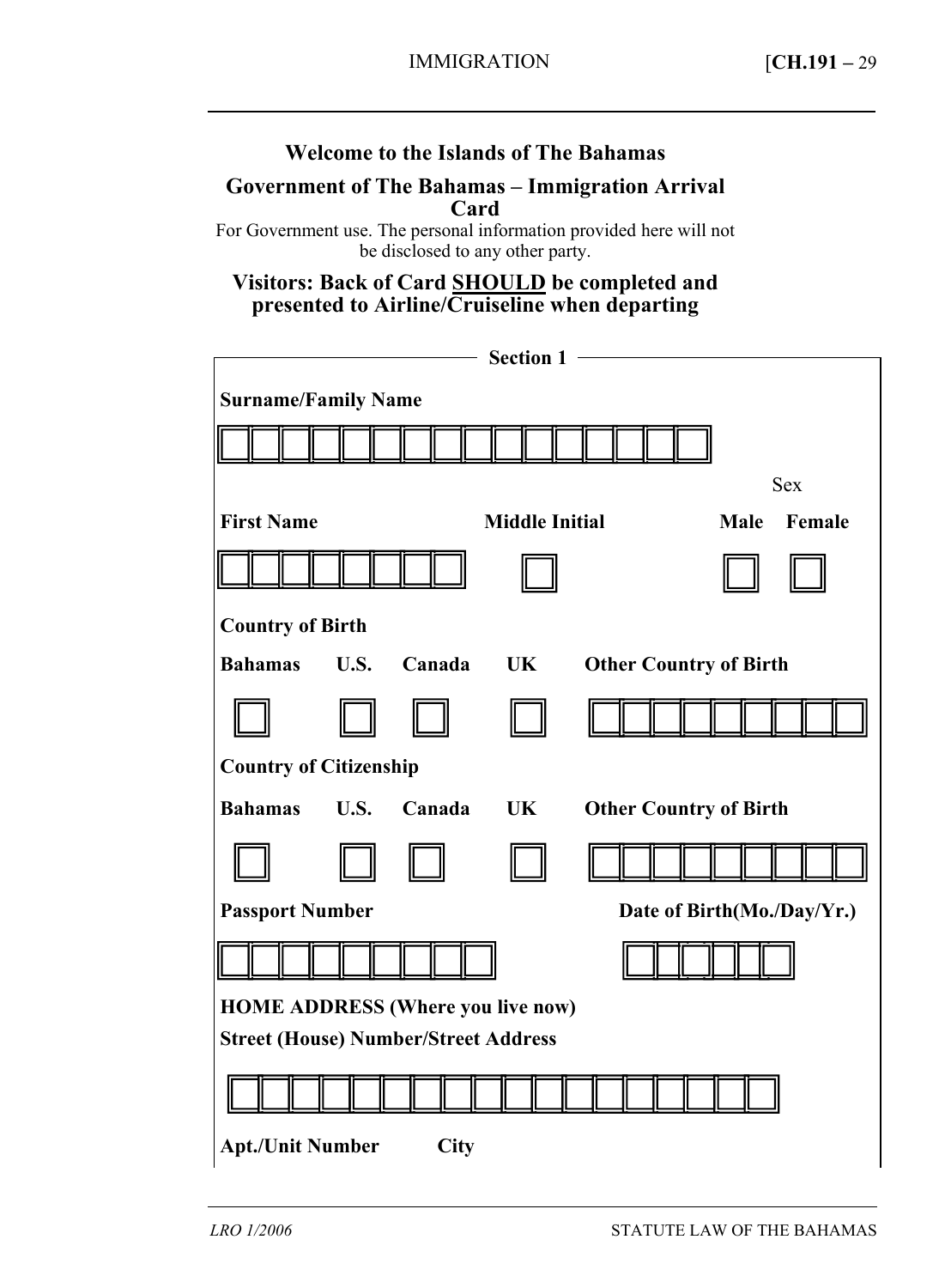| <b>State/Province</b><br><b>Zip/Postal Code</b> |  |  |  |  |  |  |  |  |  |  |
|-------------------------------------------------|--|--|--|--|--|--|--|--|--|--|
|                                                 |  |  |  |  |  |  |  |  |  |  |
|                                                 |  |  |  |  |  |  |  |  |  |  |
|                                                 |  |  |  |  |  |  |  |  |  |  |
|                                                 |  |  |  |  |  |  |  |  |  |  |
|                                                 |  |  |  |  |  |  |  |  |  |  |
|                                                 |  |  |  |  |  |  |  |  |  |  |
|                                                 |  |  |  |  |  |  |  |  |  |  |
| <b>Fight Number</b>                             |  |  |  |  |  |  |  |  |  |  |
|                                                 |  |  |  |  |  |  |  |  |  |  |
|                                                 |  |  |  |  |  |  |  |  |  |  |
|                                                 |  |  |  |  |  |  |  |  |  |  |
|                                                 |  |  |  |  |  |  |  |  |  |  |
|                                                 |  |  |  |  |  |  |  |  |  |  |
|                                                 |  |  |  |  |  |  |  |  |  |  |

#### **OFFICIAL USE ONLY – EXTENSION OF STAY**

| <b>Extension #1:</b> |    |
|----------------------|----|
| From                 | To |

 $\Gamma$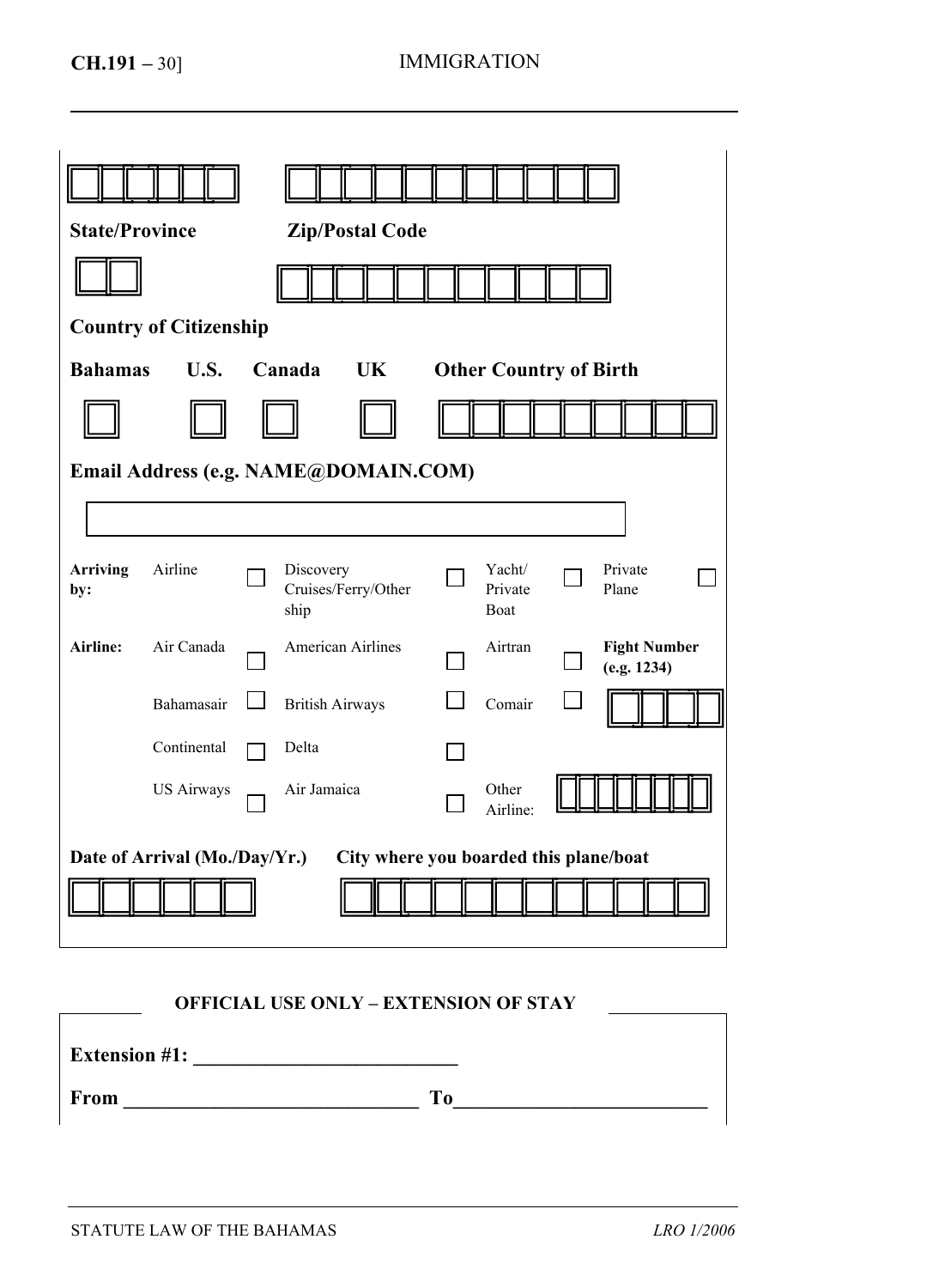| <b>Comments:</b>                             |                                                                                                                                                                                                                                |
|----------------------------------------------|--------------------------------------------------------------------------------------------------------------------------------------------------------------------------------------------------------------------------------|
| Extension #2:                                | To the contract of the contract of the contract of the contract of the contract of the contract of the contract of the contract of the contract of the contract of the contract of the contract of the contract of the contrac |
| <b>Comments:</b>                             |                                                                                                                                                                                                                                |
| Signature:                                   |                                                                                                                                                                                                                                |
|                                              | $\Box$ Check here if you do not wish to receive information on The Islands of The Bahamas.                                                                                                                                     |
|                                              | OFFICIAL USE ONLY                                                                                                                                                                                                              |
|                                              |                                                                                                                                                                                                                                |
| <b>IMMIGRATION OFFICER'S</b><br><b>STAMP</b> | Port of Entry                                                                                                                                                                                                                  |
|                                              | NAS $\Box$ GBI $\Box$ ABA $\Box$ ELH $\Box$ EXU $\Box$<br>$\Box$ AND $\Box$ OTHER<br><b>BIM</b><br>Category<br>Permitted<br>Stay                                                                                               |
|                                              | $221$ 220 212 201<br>(Days)<br>Other<br>Category                                                                                                                                                                               |
|                                              | Comments:                                                                                                                                                                                                                      |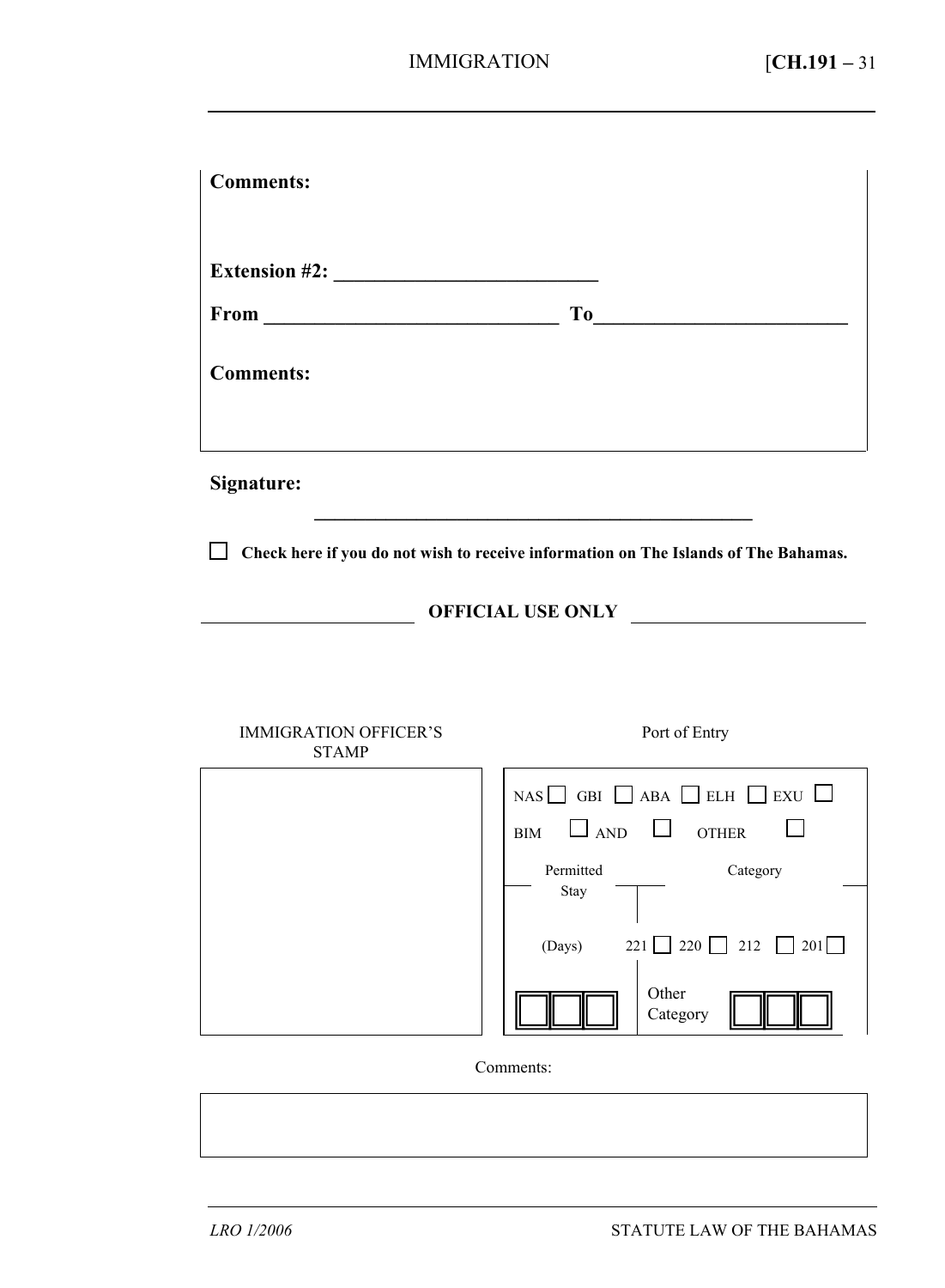Г

# **Government of The Bahamas - Department Card**

## **Thank you for your visit to The Islands of The Bahamas we hope you enjoyed your stay**

| 1. | Number of nights you spent on the following Islands of The Bahamas:                                                                                    |                       |                            |        |                             |                                                                       |        |               |
|----|--------------------------------------------------------------------------------------------------------------------------------------------------------|-----------------------|----------------------------|--------|-----------------------------|-----------------------------------------------------------------------|--------|---------------|
|    | Nassau and<br>Abaco<br>Paradise Island<br>Grand Bahama<br>Exuma<br>Island                                                                              |                       | Bimini<br>Andros           |        |                             | Eleuthera<br>and<br>Harbour<br>Island<br>Other<br>Bahamian<br>Islands |        |               |
| 2. | Today's Departure Date (Mo./Day/Yr.):                                                                                                                  |                       |                            | M      | lм<br>D                     | D                                                                     | Y<br>Y |               |
|    | Tourism is our most important industry and we rely on your comments for<br>improvements. Please fill in the rest of the Card as completely as you can. |                       |                            |        |                             |                                                                       |        |               |
| 3. | What were your main reasons for choosing to come to the Islands of The<br>Bahamas: (check all that apply)                                              |                       |                            |        |                             |                                                                       |        |               |
|    | <b>REASON FOR VISIT:</b>                                                                                                                               |                       |                            |        |                             |                                                                       |        |               |
|    | Beach/Pool Relax                                                                                                                                       |                       | Diving                     |        |                             |                                                                       |        |               |
|    | Honeymoon                                                                                                                                              |                       | Casino                     |        |                             |                                                                       |        |               |
|    | Wedding                                                                                                                                                |                       | Conference/Convention      |        |                             |                                                                       |        |               |
|    | <b>Bone/Fly Fishing</b>                                                                                                                                |                       | <b>Other Business</b>      |        |                             |                                                                       |        |               |
|    | Game/Deep Sea Fishing                                                                                                                                  |                       | Religious Event            |        |                             |                                                                       |        |               |
|    | Sailing/Cruising                                                                                                                                       |                       | <b>Bird Watching</b>       |        |                             |                                                                       |        |               |
|    | Private Flying                                                                                                                                         |                       | Visiting Friends/Relatives |        |                             |                                                                       |        |               |
|    | Golfing                                                                                                                                                |                       | Other                      |        |                             |                                                                       |        |               |
| 4. | Compared with what you expected, how would you rate The Bahamas for:                                                                                   |                       |                            |        |                             |                                                                       |        |               |
|    |                                                                                                                                                        | Did not<br>Experience | Much<br>Better             | Better | About<br>What I<br>expected | Good                                                                  | Not as | Much<br>Worse |
|    | <b>Hotel Rooms</b>                                                                                                                                     |                       |                            |        |                             |                                                                       |        |               |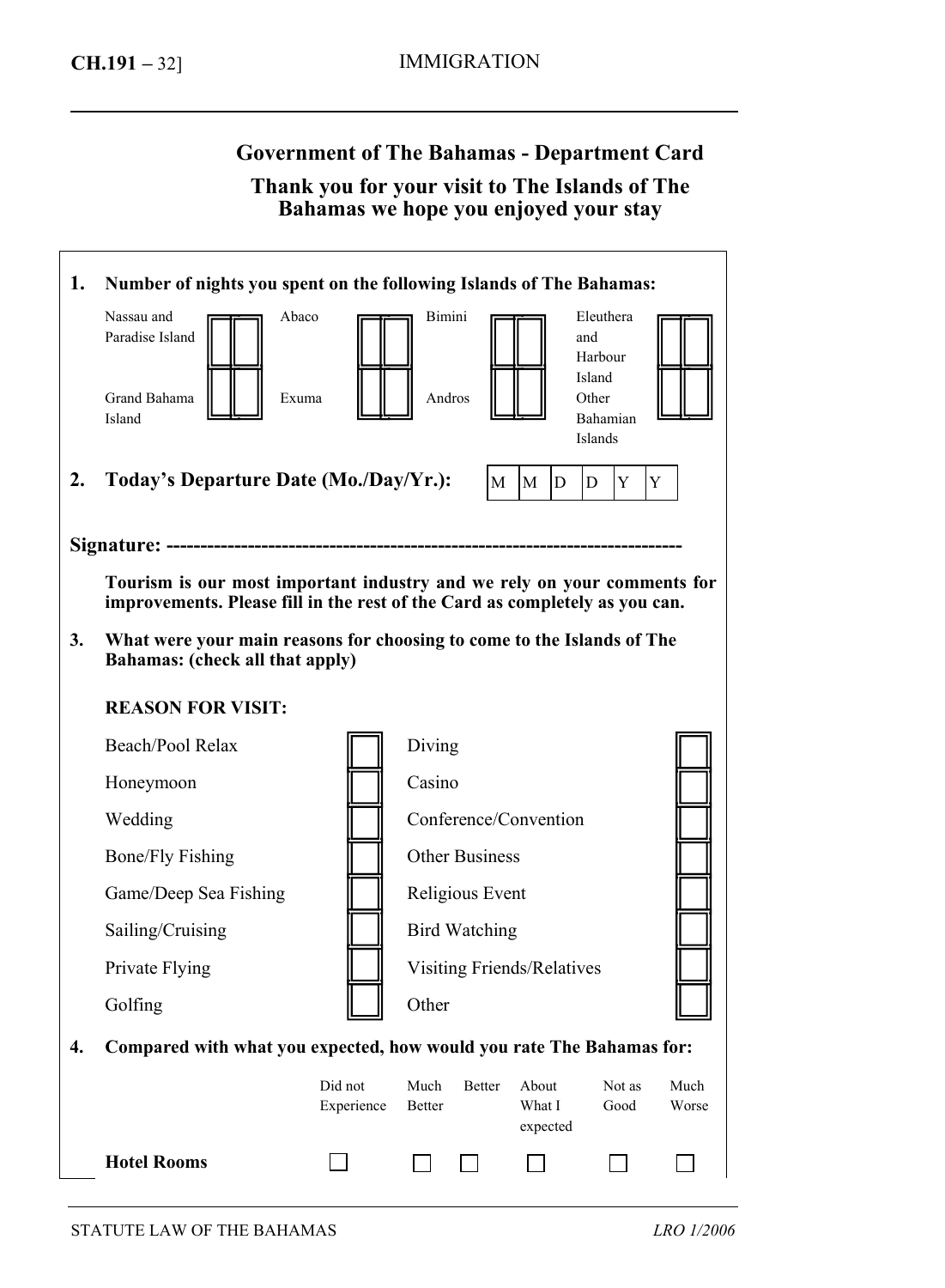|                                                                                                                                                                                                 | <b>Hotel Food</b>                            |                                                                                                             |  |                      |  |                      |  |
|-------------------------------------------------------------------------------------------------------------------------------------------------------------------------------------------------|----------------------------------------------|-------------------------------------------------------------------------------------------------------------|--|----------------------|--|----------------------|--|
|                                                                                                                                                                                                 | <b>Hotel Service</b>                         |                                                                                                             |  |                      |  |                      |  |
|                                                                                                                                                                                                 | <b>Hotel Staff Attitude</b>                  |                                                                                                             |  |                      |  |                      |  |
|                                                                                                                                                                                                 | <b>Hotel Value for Money</b>                 |                                                                                                             |  |                      |  |                      |  |
|                                                                                                                                                                                                 | Food - away from Hotel                       |                                                                                                             |  |                      |  |                      |  |
|                                                                                                                                                                                                 | Service - away from<br>Hotel                 |                                                                                                             |  |                      |  |                      |  |
|                                                                                                                                                                                                 | <b>Attitudes - away from</b><br><b>Hotel</b> |                                                                                                             |  |                      |  |                      |  |
|                                                                                                                                                                                                 | A feeling of personal<br>safety              |                                                                                                             |  |                      |  |                      |  |
|                                                                                                                                                                                                 | <b>Taxis</b>                                 |                                                                                                             |  |                      |  |                      |  |
|                                                                                                                                                                                                 | <b>Cleanliness of The</b><br><b>Bahamas</b>  |                                                                                                             |  |                      |  |                      |  |
|                                                                                                                                                                                                 | <b>Overall Value for</b><br><b>Money</b>     |                                                                                                             |  |                      |  |                      |  |
| 5.                                                                                                                                                                                              |                                              | How likely are you to recommend The islands of The Bahamas to your<br>friends and relatives for a vacation? |  |                      |  |                      |  |
|                                                                                                                                                                                                 | Very Likely                                  | Somewhat<br>Likely                                                                                          |  | Somewhat<br>Unlikely |  | Not at all<br>Likely |  |
| The Bahamas Ministry of Tourism values your comments and would like to know if you had<br>any problems in The Bahamas. Please either write comments below or send them to<br>infor@bahamas.com. |                                              |                                                                                                             |  |                      |  |                      |  |
|                                                                                                                                                                                                 | Comments                                     |                                                                                                             |  |                      |  |                      |  |
|                                                                                                                                                                                                 |                                              |                                                                                                             |  |                      |  |                      |  |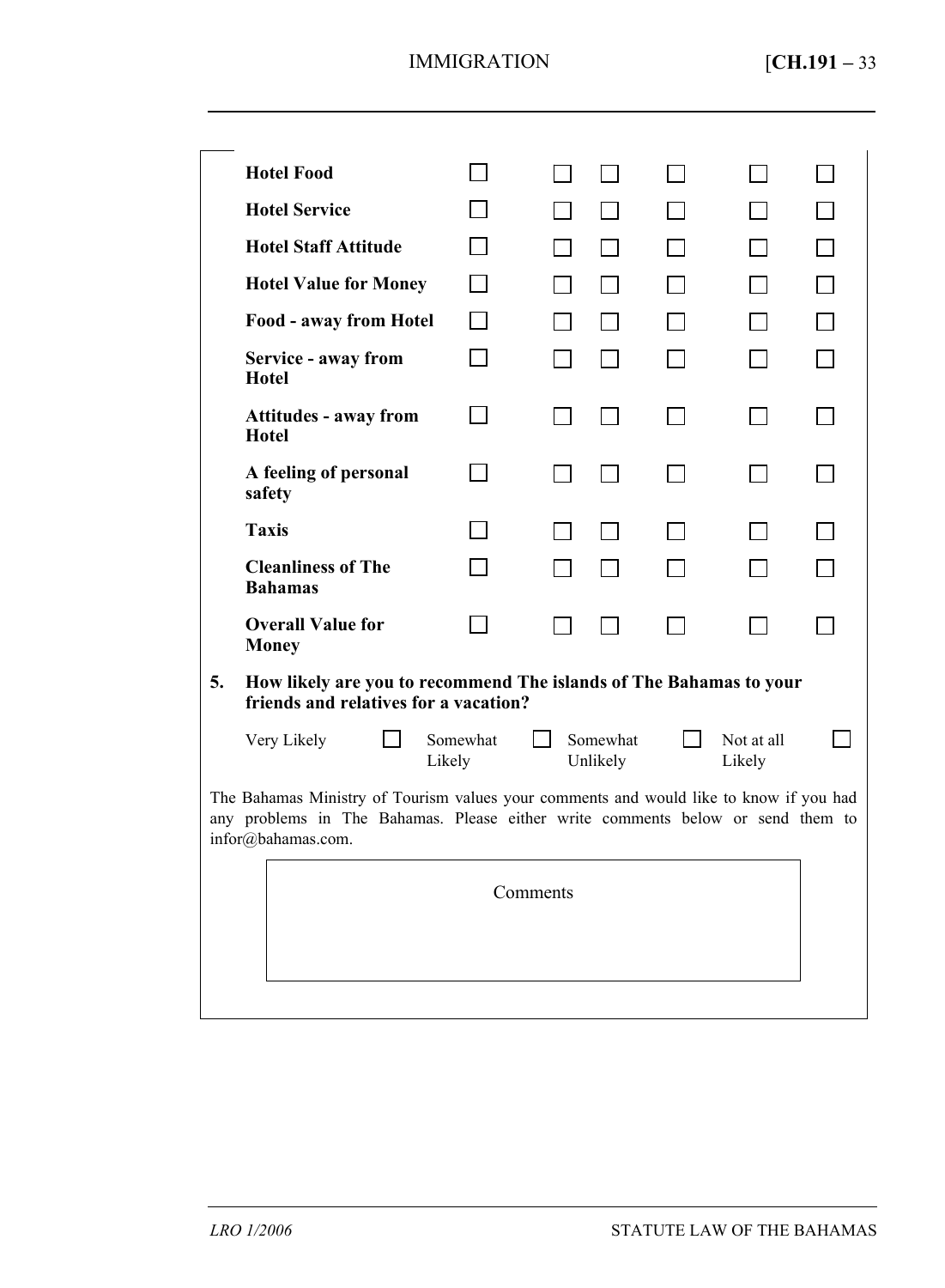*S.I. 104/1975.* 

### **FORM XIII (Regulation 16)**

#### THE BAHAMAS

#### THE IMMIGRATION ACT

#### THE IMMIGRATION (GENERAL) REGULATIONS

#### KNOW ALL MEN BY THESE PRESENTS that we

................................................ and ................................................ of .................................................................................................. are held and firmly bound to the Treasurer of The Bahamas and his............................................................................ successors in office in the sum of ................. good and lawful money of The Bahamas to be paid to the said Treasurer and his successors in office for which payment to be well and truly made we bind ourselves and each of us and our assigns jointly and severally by these presents

Sealed with our seals and dated the .......... day of .................. 20.............

AND WHEREAS we the said ................................................ and ................................................................................................. desire the said ............................................................................. to be granted an Entry Permit and we undertake to repay to the Treasurer any public charges including medical expenses and transport incurred by the Treasurer in respect of the said ........ ........................................................................................................

or his wife and any other dependant, in The Bahamas.

NOW THE CONDITION of the above written bond or obligation is such that if the said ........................ and do pay unto the said Treasurer any public charges including medical expenses and transport incurred by the Treasurer in respect of the said..............................., or his wife and any other dependant or do comply with the provisions specified in paragraph (a) or (b), as the case may be, of regulation 17 of the Immigration Regulations, to the satisfaction of the Director of Immigration then the above written obligation shall be void but otherwise the same shall remain in full force and effect.

| Signed, Sealed and Delivered<br>by the within-named<br>and |  |
|------------------------------------------------------------|--|
| in the presence of:                                        |  |
|                                                            |  |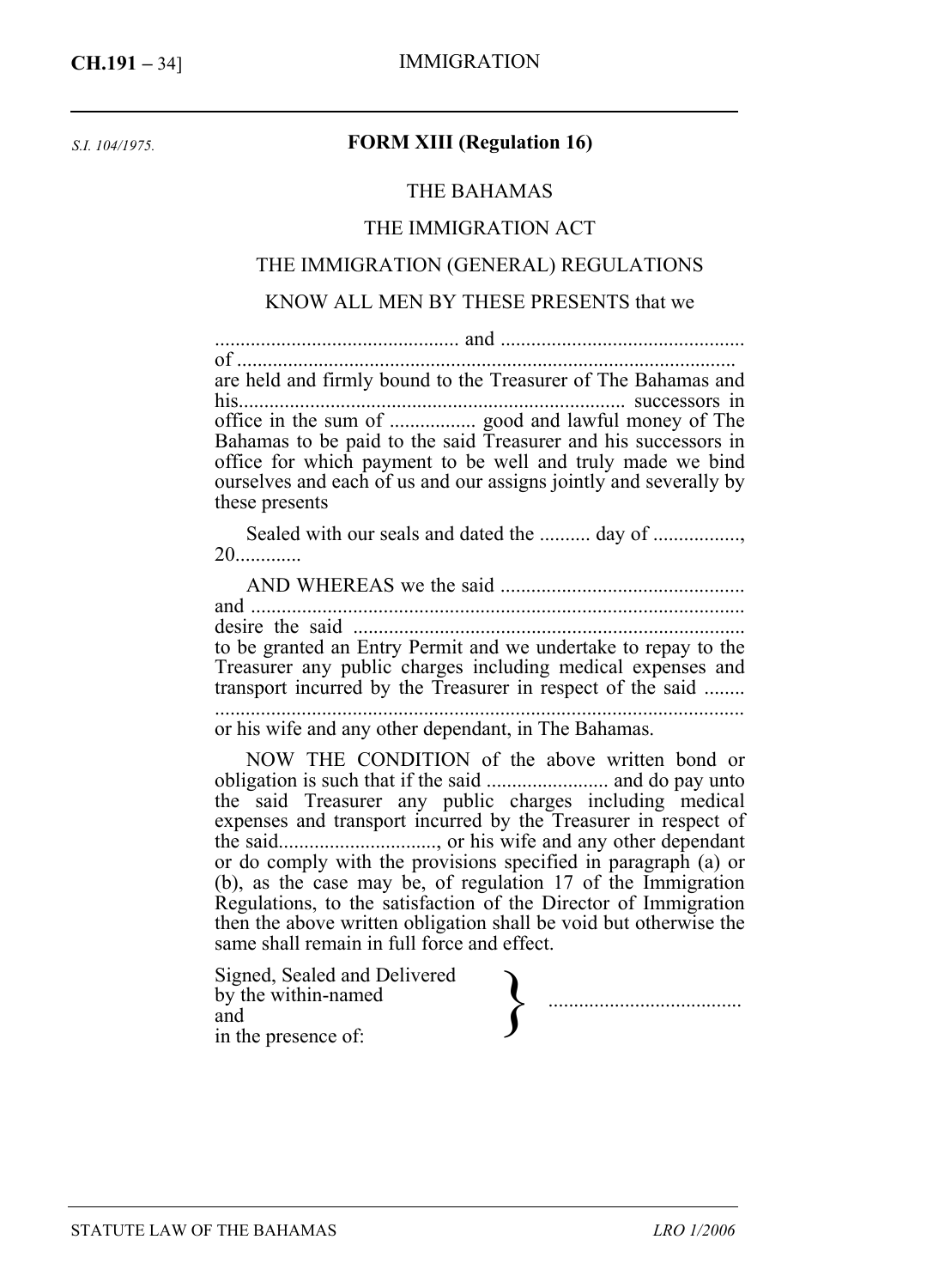#### **FORM XIV (Regulation 17)**

*S.I. 104/1975.* 

#### THE BAHAMAS

#### THE IMMIGRATION ACT

#### THE IMMIGRATION (GENERAL) REGULATIONS

#### KNOW ALL MEN BY THESE PRESENTS that we

................................................ and ................................................

of .................................................................................................. are held and firmly bound by the Treasurer of The Bahamas and his successors in office in the sum of .................. good and lawful money of The Bahamas to be paid to the said Treasurer and his successors in office for which payment to be well and truly made we bind ourselves and each of us and our assigns jointly and severally by these presents.

Signed with our seals and dated the ............................ day of ....................................., 20..............

AND WHEREAS various persons are intended to be employed during the period of ......... by the management of the Company and work permits have been or will be applied for in respect of such persons not exceeding ......................... in number under the provisions of the Immigration Act.

AND WHEREAS we the said ................................................ and....................................desire the said persons to be granted such permits and we undertake to repay to the Treasurer any public charges including medical expenses and transport incurred by the Treasurer in respect of all or any one of the persons to whom such work permits have been or may be issued for the purpose of their being employed by the management of the...........................................Company or any of the wives or other dependants of the same: .................................................................................................

NOW THE CONDITION of the above written bond or obligation is such that if the said ................................................... and ........................................ do pay unto the said Treasurer any public charges including medical expenses and transport incurred by the Treasurer, within a period not exceeding one year from the date on which the last such work permit ceases to be valid, in respect of all or any one of persons hereinbefore specified and the wives or other dependants or any of them the above written obligation shall be void but otherwise the same shall remain in full force and effect.

Signed, Sealed and Delivered by the within-named and<br>in the presence of: Signed, Sealed and Delivered<br>by the within-named<br>and<br>in the presence of: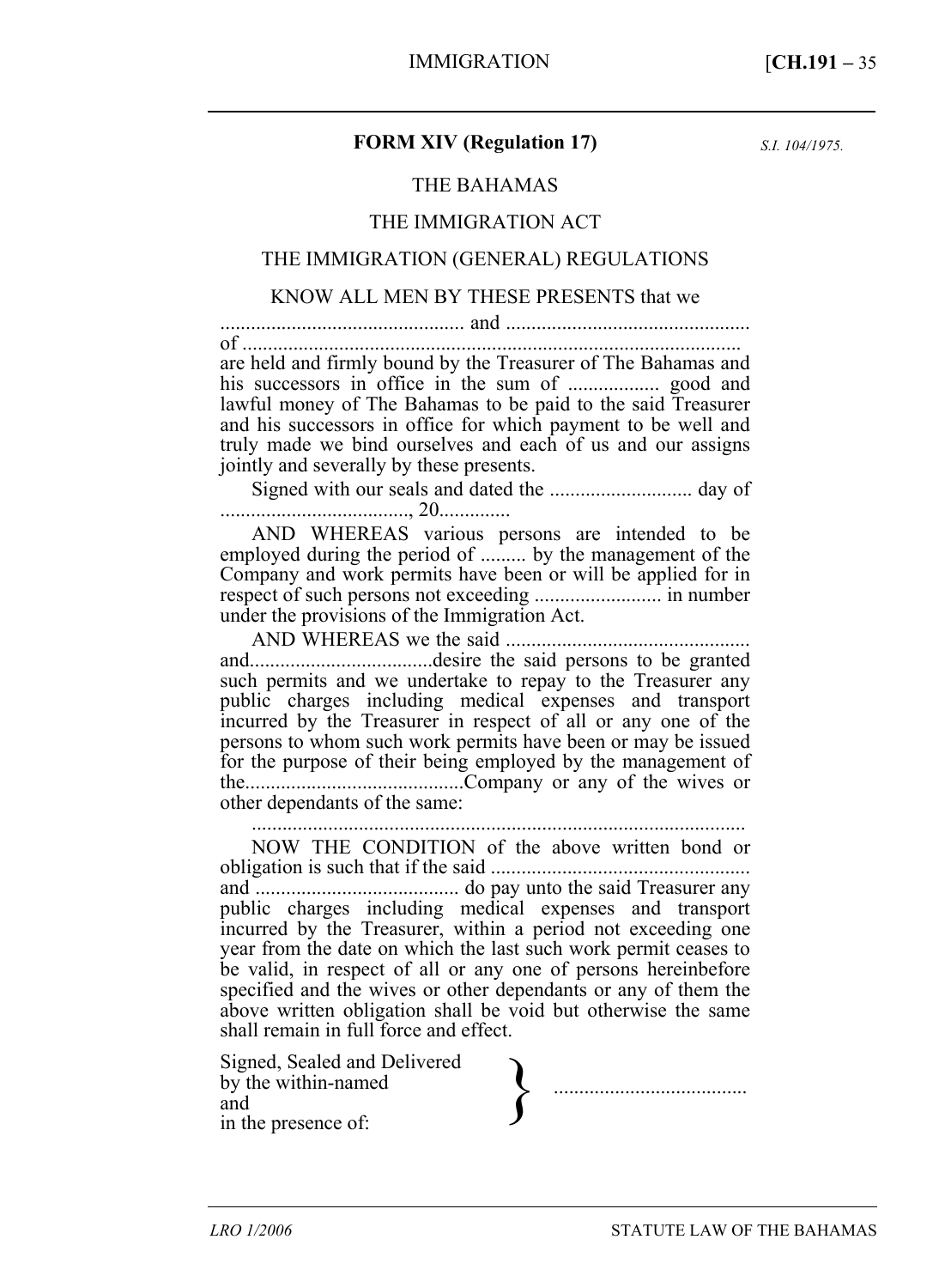## **FORM XV (Regulation 19)**

#### ORDER FOR REMOVAL ON BOARD A SHIP OR AIRCRAFT

TO: The Keeper of Prisons at ......................................................

WHEREAS, pursuant to section 40 of the Immigration Act, a Deportation Order was on the...........day of.................. 20......... made by the Minister in respect of............... who is presently detained in Her Majesty's Prison at..................................................... pursuant to section 41(4) of the said Act:.........................................

THIS ORDER made pursuant to section 41(1) of the said Act hereby directs that the said.................be forthwith placed on board the ................................. about to leave The Bahamas and authorizes you the Keeper of the said Prison to deliver him into the custody of the Bearer for that purpose, for which this shall be you sufficient warrant.

#### BY HIS EXCELLENCY'S COMMAND

............. ............. .............

#### MINISTER

Date ......................

#### **FORM XVI (Regulation 19)**

#### RELEASE ORDER FOR DEPORTEE

TO: The Keeper of Prisons at ............. ............. .............

WHEREAS, pursuant to section 40 of the Immigration Act, a Deportation Order was on the ............. day of ..........., 20 ........ made by the Minister in respect of ....................who is presently detained in Her Majesty's Prison at ................................ pursuant to section  $41(\dot{4})$  of the said Act:

AND WHEREAS it appears to the Governor-General that the above named should now be released from detention as aforesaid:

THIS ORDER hereby directs you the Keeper of the said Prison to release the said ................................................................. out of your custody for which this shall be your sufficient warrant.

BY HIS EXCELLENCY'S COMMAND

..................................................... MINISTER

Date ..................................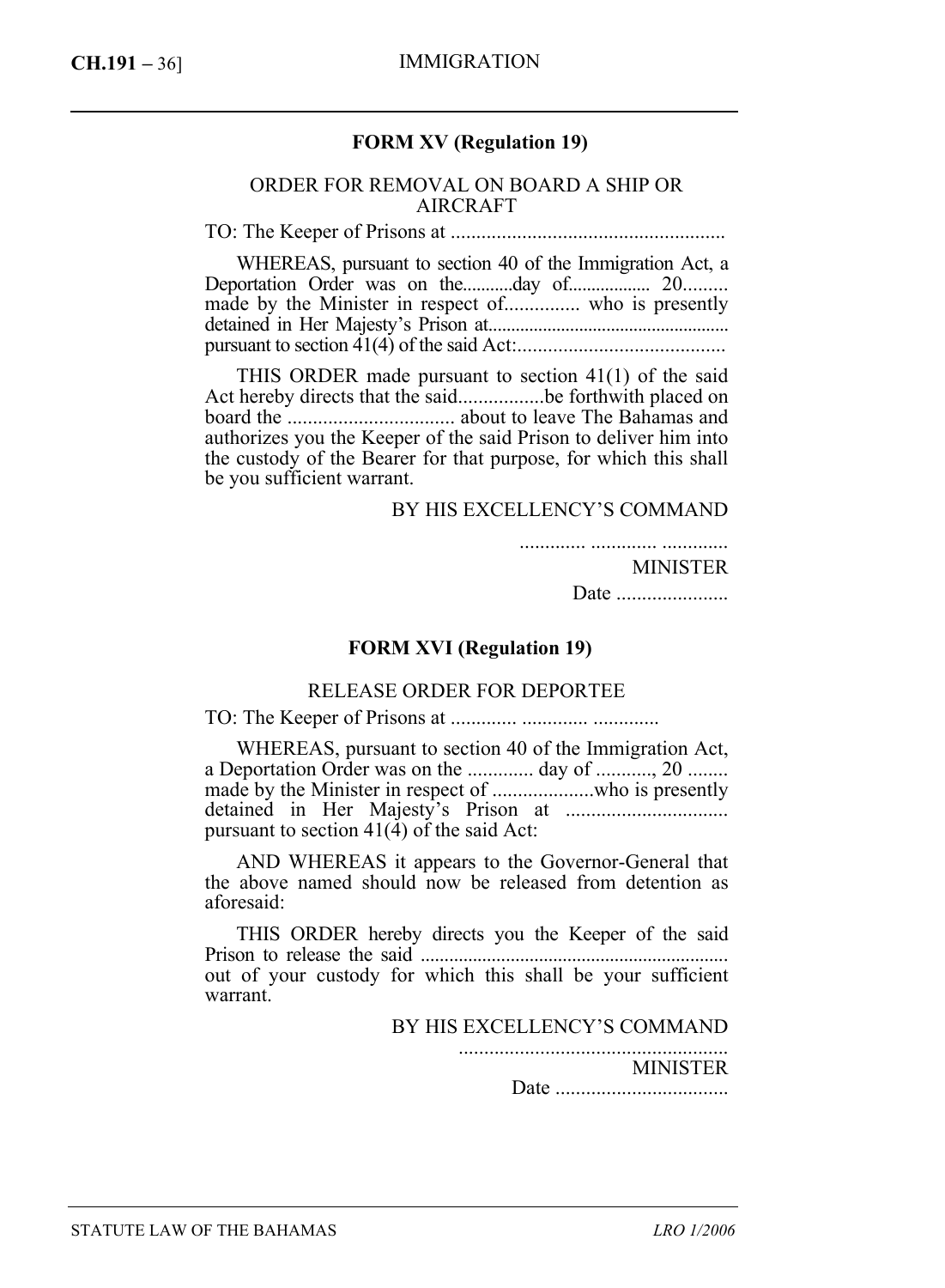# **SECOND SCHEDULE (Regulation 20)**

## AUTHORISED PORTS OF ENTRY

| ABACO:                |               |                          |           |               |  |
|-----------------------|---------------|--------------------------|-----------|---------------|--|
| Green Turtle Cay      | <b>Boats</b>  |                          | Seaplanes |               |  |
| Grand Cay             | <b>Boats</b>  |                          | Seaplanes |               |  |
| Marsh Harbour         | <b>Boats</b>  | Landplanes               | Seaplanes |               |  |
| Sandy Point           | <b>Boats</b>  |                          | Seaplanes |               |  |
| Snake Cay             | <b>Boats</b>  |                          | Seaplanes |               |  |
| Treasure Cay          | $\equiv$      | Landplanes               |           |               |  |
| <b>ANDROS:</b>        |               |                          |           |               |  |
| Fresh Creek           | <b>Boats</b>  | Landplanes               | Seaplanes |               |  |
| Congo Town            | <b>Boats</b>  | Landplanes               | Seaplanes | S.I. 41/1970. |  |
| Coleby Bay            | <b>Boats</b>  |                          |           |               |  |
| <b>BIMINI:</b>        |               |                          |           |               |  |
| Alice Town            | <b>Boats</b>  |                          | Seaplanes |               |  |
| South Bimini          |               | Landplanes               |           |               |  |
| <b>BERRY ISLANDS:</b> |               |                          |           |               |  |
| Chubb Cay             | <b>Boats</b>  | Landplanes               | Seaplanes |               |  |
| Great Harbour Cay     | <b>Boats</b>  | Landplanes               | Seaplanes |               |  |
| <b>CAY SAL:</b>       | <b>Boats</b>  |                          | Seaplanes |               |  |
| ELEUTHERA:            |               |                          |           |               |  |
| Rock Sound            | <b>Boats</b>  | Landplanes               | Seaplanes |               |  |
| Governor's Harbour    | <b>Boats</b>  | Landplanes               | Seaplanes |               |  |
| Hatchet Bay           | <b>Boats</b>  | $\overline{\phantom{0}}$ | Seaplanes |               |  |
| North Eleuthera       | $\frac{1}{2}$ | Landplanes               |           |               |  |
| Harbour Island        | <b>Boats</b>  |                          | Seaplanes |               |  |
| EXUMA:                |               |                          |           |               |  |
| George Town           | <b>Boats</b>  | Landplanes               | Seaplanes |               |  |
|                       |               |                          |           |               |  |
| <b>SAN SALVADOR:</b>  |               |                          |           |               |  |
| (U.S. Authority)      | <b>Boats</b>  | Landplanes               | Seaplanes |               |  |
| <b>GRAND BAHAMA:</b>  |               |                          |           |               |  |
| West End              | <b>Boats</b>  | Landplanes               | Seaplanes |               |  |
| Gold Rock Creek       | <b>Boats</b>  | Landplanes               | Seaplanes |               |  |
| Hawksbill Creek       |               |                          |           |               |  |
| Harbour               | <b>Boats</b>  |                          | Seaplanes |               |  |
| Freeport              |               |                          |           |               |  |
| International         |               |                          |           |               |  |
| Airport               |               | Landplanes               |           |               |  |
| Lucaya Beach          |               |                          |           |               |  |
| Hotel Marina          | <b>Boats</b>  |                          |           |               |  |
| Lucaya Beach          |               |                          |           |               |  |
| Marina                | <b>Boats</b>  |                          |           |               |  |
| King's Inn Marina     | <b>Boats</b>  |                          |           |               |  |
| <b>INAGUA:</b>        |               |                          |           |               |  |
| Matthew Town          | <b>Boats</b>  | Landplanes               | Seaplanes |               |  |